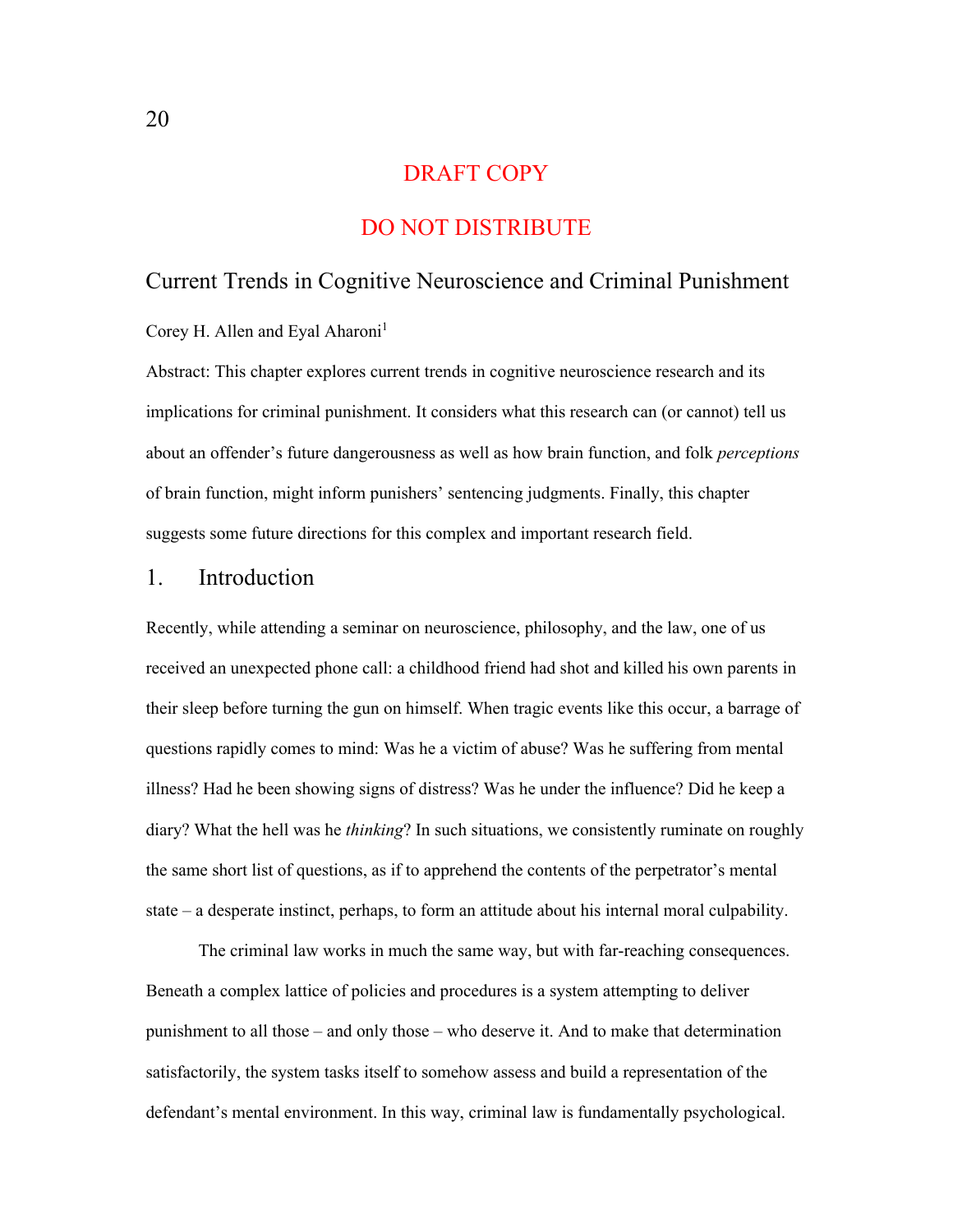To inform the question of the defendant's mental states, trial courts have traditionally relied on subjective and qualitative judgments. Today, lawyers are increasingly querying evidence from the brain sciences (Farahany 2015). Since the mind, after all, is a product of the brain, it is reasonable to ask whether the brain contains clues about the offender's mental health, mental capacities, and perhaps even his past intentions or future risk of reoffending. But to date, judicial opinions have not always been favorable to neuroscience evidence, which has often failed to demonstrate a legally compelling link between brain, mind, and crime (Farahany  $2015^{BB-033}$ ). According to its critics, the physicalist perspective taken by neuroscience is unlikely to tell us anything that couldn't already be discerned using a traditional, folk psychological observation of the offender's behavior (Morse  $2016^{BB-062}$ ).

The legal and ethical standards for evaluating neuroscientific evidence and why this evidence has often fallen short have been examined elsewhere (Brown & Murphy 2010; Buckholtz & Faigman 2014; Glannon 2011 Pardo & Patterson 2010<sup>BIB-066</sup>). Much of this scholarship has focused on questions bearing on the defendant's mental health in the guilt phase of a trial, such as evaluations of legal insanity and competency to stand trial (Aharoni et al. 2008<sup>BIB-001</sup>; Edersheim, Brendel & Price 2012<sup>BIB-030</sup>; Meixner 2016. Less attention has been paid to questions arising at the sentencing phase, such as questions of the defendant's dangerousness. Even less attention has been paid to insights to be gleaned, not just from the defendant's brain, but from those of other players in criminal procedures, such as jurors and judges who evaluate facts and make punishment recommendations or rulings. Yet, as the brain sciences mature, it is important to anticipate the potential uses and misuses of the neuroscience evidence for such purposes.

The relevance of the brain sciences to punishment decisions can be examined from various perspectives including scientific, ethical, and legal ones. The ethical perspective asks questions like: when, if ever, is it justified to use information about a defendant's brain in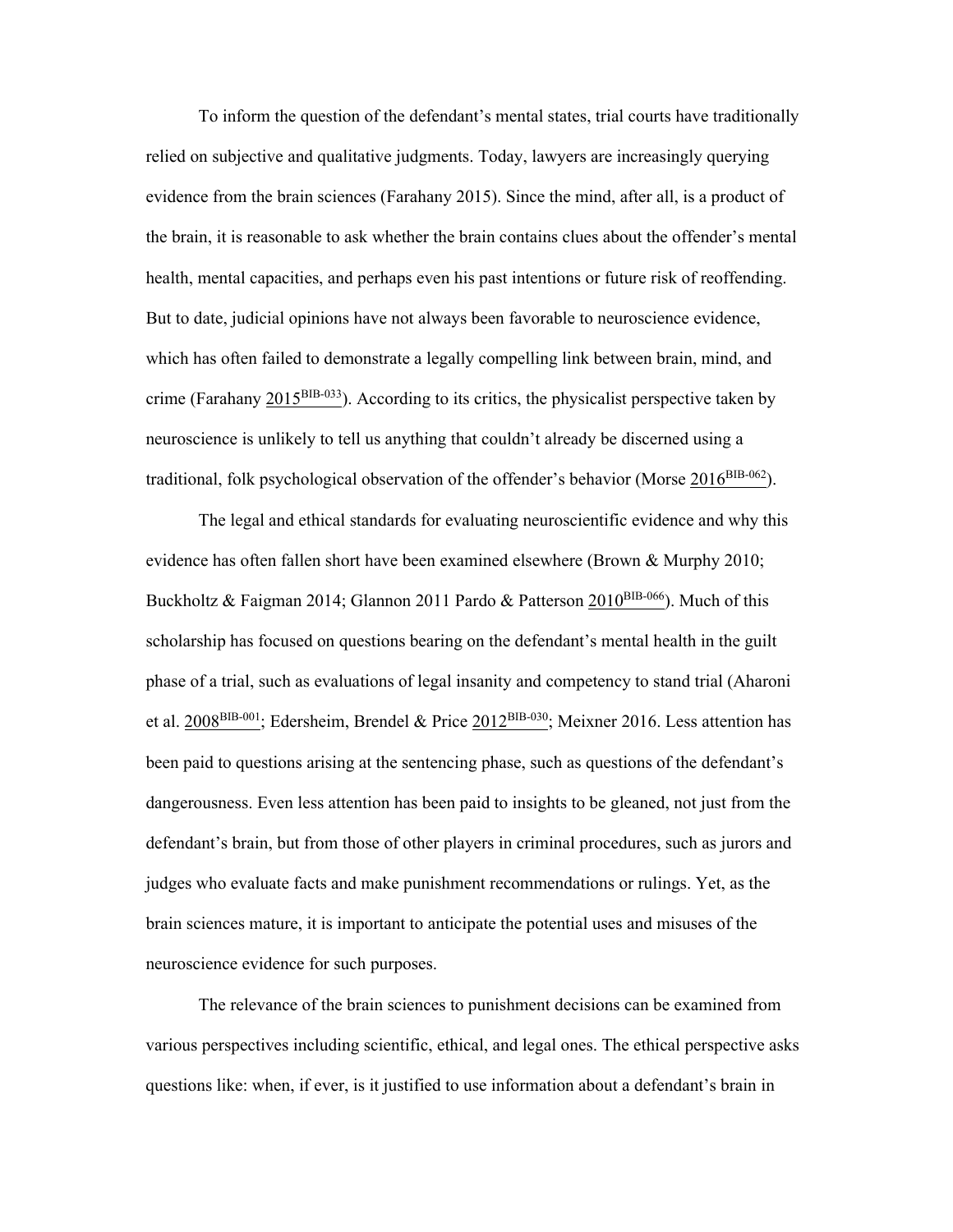sentencing decisions? What constitutes a responsible use of neurotechnology in the court? The legal perspective raises questions about whether neurobiological evidence meets standards of evidence and admissibility, and whether we need to change these standards in light of this advancing technology. The scientific perspective includes questions like: can an understanding of the *defendant's* brain function inform questions of his dangerousness? Can sentencing decisions in any way be informed by the *punisher's* brain? And when making judgments about a defendant's responsibility, what role is played by *lay* perceptions of brain evidence? Since the ethical and legal questions surrounding brain evidence in the court depend heavily on the state of the science, the focus of this chapter will be the scientific questions.

In this chapter, we review current research trends in neuroscience research bearing on defendant dangerousness as well as how punishment judgments are made. We consider their methodological strengths and limitations, and we touch upon several ways in which these research developments may, and in some cases, may not, be relevant to criminal sentencing decisions. We conclude that while the results of current neuroscience research and application are still very inferentially limited, their potential is growing rapidly, and so efforts aiming to characterize the neural mechanisms underlying antisocial actions and punitive judgments should be taken seriously as potentially relevant contributors to our understanding of human behavior, both virtuous and vicious. Ultimately, a deeper understanding of the relationship between mind, brain, and behavior will be essential for the development of legal procedures that effectively balance the public's safety against defendants' civil liberties.

## 2. Can an Understanding of the Defendant's Brain Function Inform Questions of Future Dangerousness?

Is there any structure or operation of the brain whose measurement can reveal something useful about the probability that a criminal defendant will cause harm in the future? An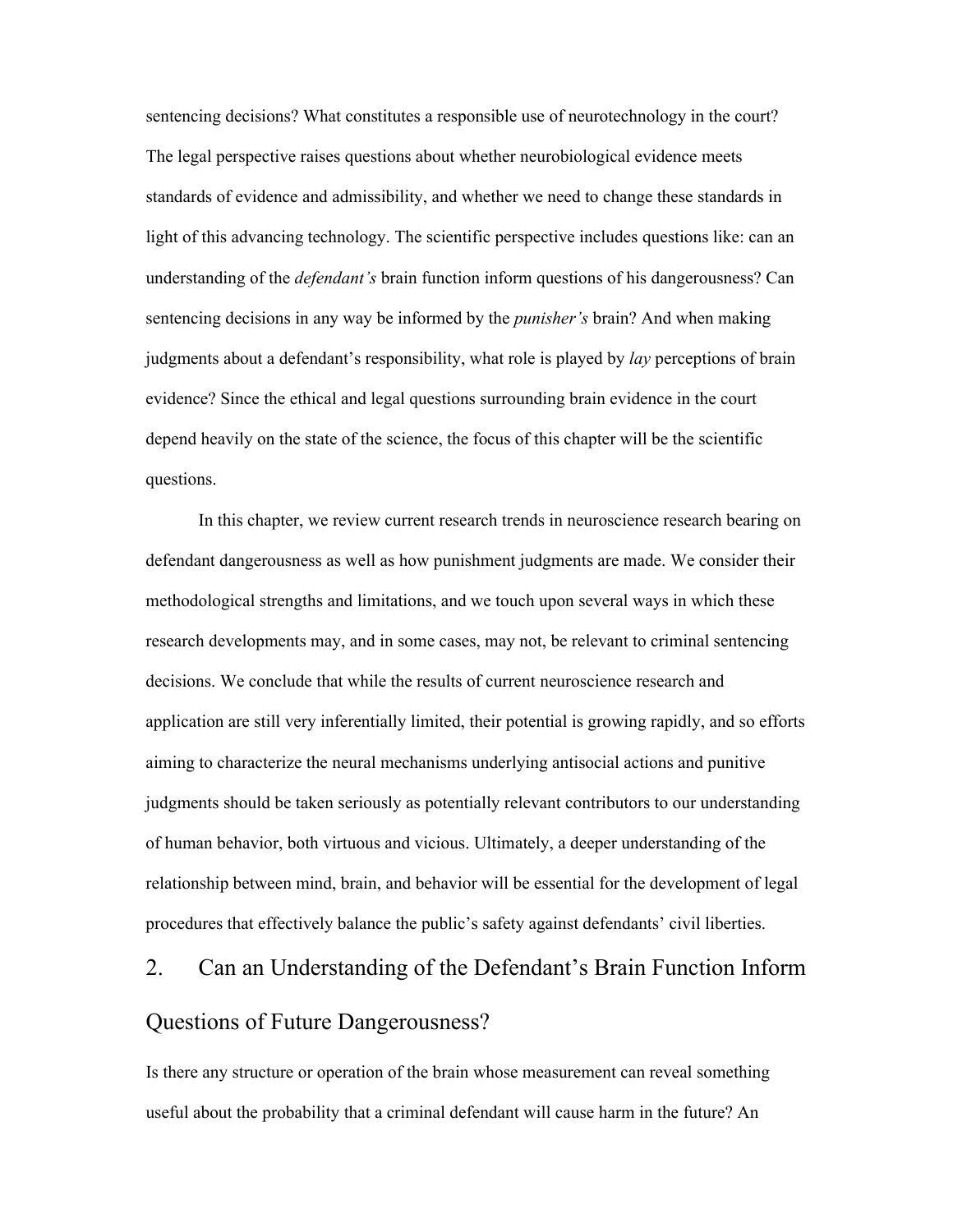answer to this question could be useful not just for traditional sentencing decisions but also for indictment, plea bargaining, diversion, and rehabilitation decisions. Unfortunately, the question is fundamentally flawed. It's flawed because dangerousness is a broad, normative attribution that people make based on a complex relationship between a variety of different causal factors, many of which operate in social environments outside the mind, few if any of which are necessary or sufficient for evoking the dangerous outcome. In short, there is no "danger" part of the brain (Specker et al.  $2018^{BIB-079}$ ).

To break down this question into more useful components, at minimum, it would be necessary to operationally define some specific types of dangerousness, for instance, the probability that a domestic abuser will commit a new act of domestic violence within some specific period of time, holding constant various situational/contextual factors. But a narrow definition of dangerousness is not enough. It is also prudent to have a theory about which known properties of human cognition are likely to place that abuser at elevated risk of a new offense. Alas, the field of cognitive neuroscience does not have a comprehensive theory of all the cognitive mechanisms likely to play a role in every type of reoffense. Nonetheless, we can look to the existing literature to see how scholars have approached the question, and then consider some of their strengths and limitations. We can group their approaches into several methodological categories: correlation, quasi-experimentation, retrodiction, prediction, and stimulation approaches. We discuss examples of each approach and how it might contribute to discourse on dangerousness.

#### 2.1 Neuroimaging Approaches to Questions of Dangerousness:

#### Correlational Methods

Correlational methods are widely used for getting a lay of the neurological land. In a typical correlational approach, neurotechnologies such as magnetic resonance imaging (MRI) and electroencephalography (EEG) serve as passive recording devices that help scientists measure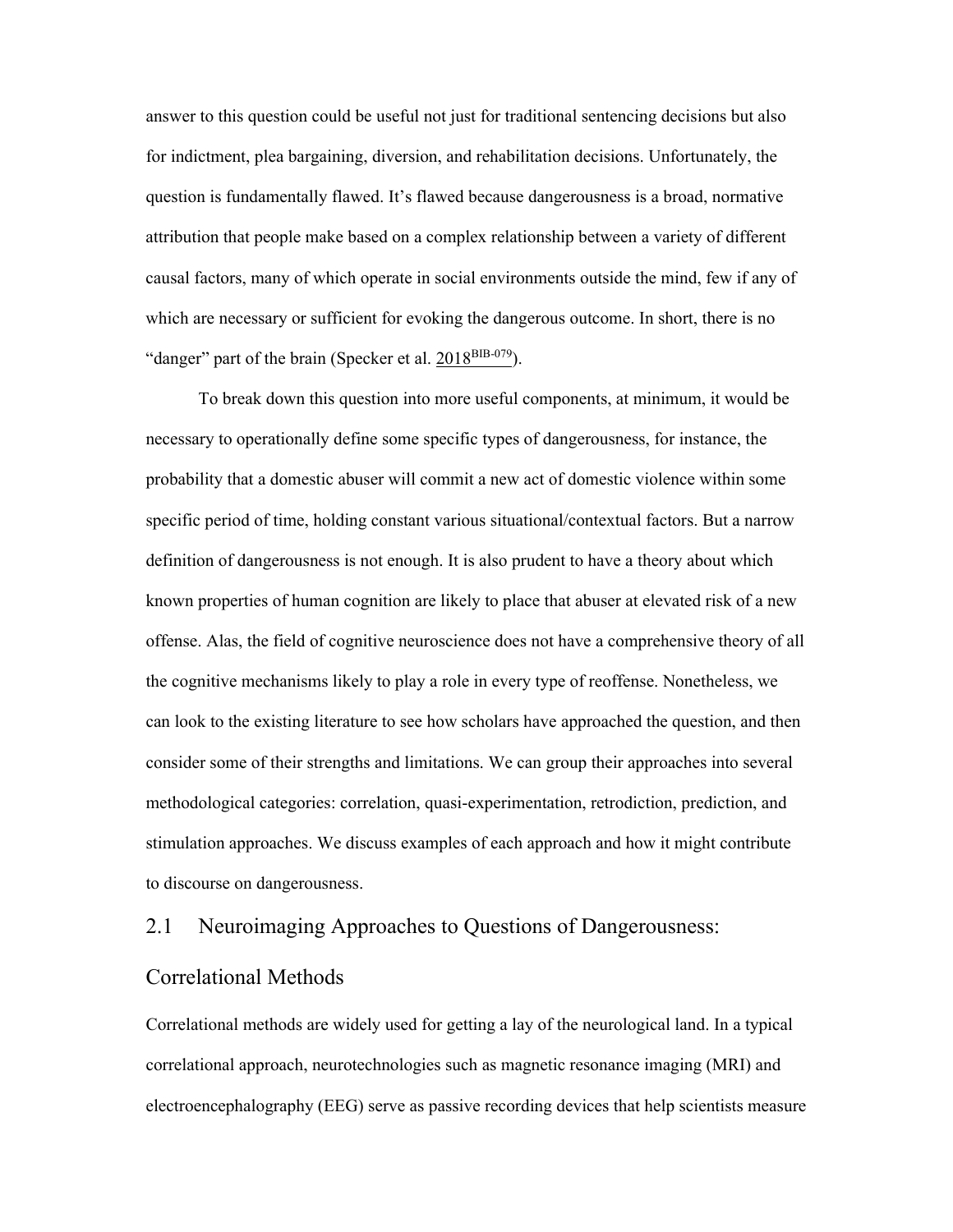associations between brain states and behaviors. Importantly, these technologies do not actively manipulate those brain states, so they cannot independently demonstrate that such states cause a particular behavior. Even so, when collected during an experimental task, such techniques are valuable for the development of hypotheses about neural mechanisms of a particular behavior, in large part, because they help to reduce the number of candidate causal factors to a manageable list.

Many of the correlational neuroimaging studies to date have focused on populations with elevated risk such as incarcerated offenders and those with psychopathic personality traits. The psychopathic personality is a research classification that includes a cluster of traits, such as impulsivity, manipulativeness, and lack of empathy, which together predict antisocial outcomes such as reoffending (Tengström et al.  $2000<sup>BIB-084</sup>$ ). Forensic and psychopathic populations can be particularly informative for the study of the brain's contribution to dangerous behavior.

In one study, researchers examined the neural circuitry underlying reward-related decision making in a sample of 49 incarcerated offenders who varied in psychopathic personality traits (Hosking et al.  $2017^{BB-045}$ ). In theory, some criminal offenses (i.e., impulse crimes) could result from a tendency to overvalue immediate rewards relative to delayed rewards, without regard for future consequences (e.g., the probability of arrest). The researchers found that when making such valuation trade-offs, participants higher in psychopathic personality traits exhibited greater activity in the nucleus accumbens (NAcc), an area known to underlie the processing of reward. The NAcc in these participants also showed less functional connectivity to the ventromedial prefrontal cortex (vmPFC), a region involved in regulation of the NAcc, representation of delayed value outcomes, and moral decision making (Economides et al. 2015<sup>BIB-029</sup>; Raine & Yang 2006<sup>BIB-071</sup>). Interestingly, NAcc-vmPFC functional connectivity was negatively correlated with criminal convictions.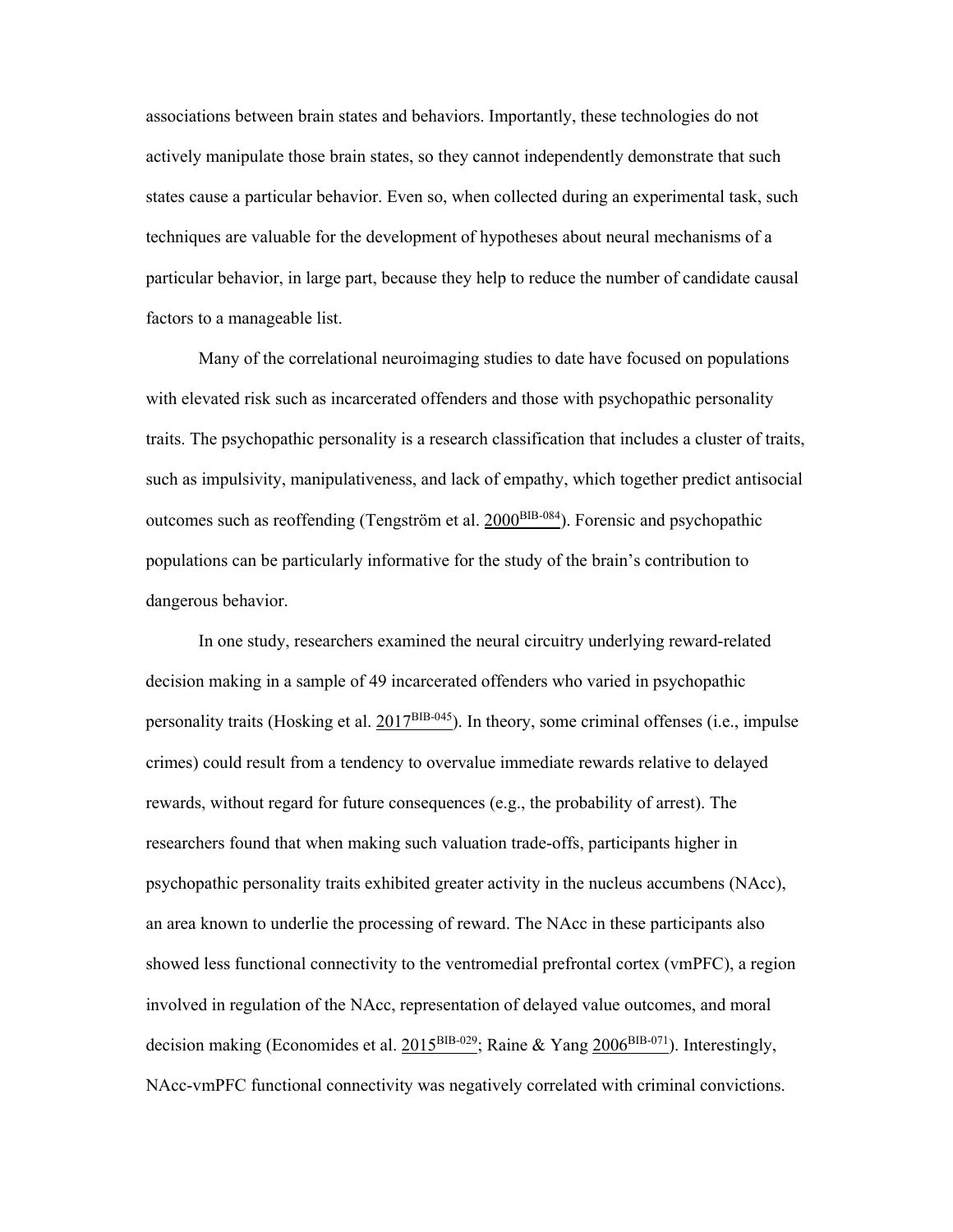These findings suggest that dysregulation of the neural circuitry underlying cost/benefit valuation may play an important role in the proclivity to favor short-term over long-term rewards, which in turn may contribute to impulsive and perhaps, criminal decision making.

Another potential contributor to criminal behavior is the failure to recognize moral concepts or violations. In one test of this theory, Fede and colleagues  $(2016^{BIB-034})$  employed functional MRI to examine the neural activity underlying the classification of words or phrases with moral content related to being wrong (e.g., murder, lying, stealing), not wrong (e.g., charity, kindness, saving lives), or ambiguous (e.g., animal testing, gun, control, prostitution) in nearly 250 criminal offenders who varied in psychopathic personality traits. Individuals high in psychopathy (incorrectly) rated a larger portion of the moral stimuli as being "not wrong". Furthermore, during presentation of morally "wrong" stimuli, these higher psychopathy individuals showed less activity than their low-psychopathy counterparts in the anterior cingulate cortex (ACC), a region found to be involved in the detection of norm-violations (Güroğlu et al. 2010). While processing morally ambiguous stimuli, those high in psychopathy also showed less activity than those low in psychopathy in the temporalparietal junction (TPJ), a region previously implicated in the processing of ambiguous moral stimuli in healthy populations (Schaich Borg et al.  $2011^{BB-076}$ ), and the dorsolateral prefrontal cortex (dlPFC), a region engaged when exerting cognitive control over emotions (Tassy et al.  $2009^{BIB-083}$ ).

Some evidence suggests that brain differences associated with psychopathy may even be observable at the structural level. Using a structural, correlational technique known as voxel-based morphometry, one study examined gray matter differences in nearly 300 incarcerated men (Ermer et al.  $2012^{BIB-031}$ ). The researchers reported that participants higher in psychopathy exhibited decreased gray matter in limbic, paralimbic, and orbitofrontal areas. These differences accounted for 20% of the variance in psychopathy scores and converge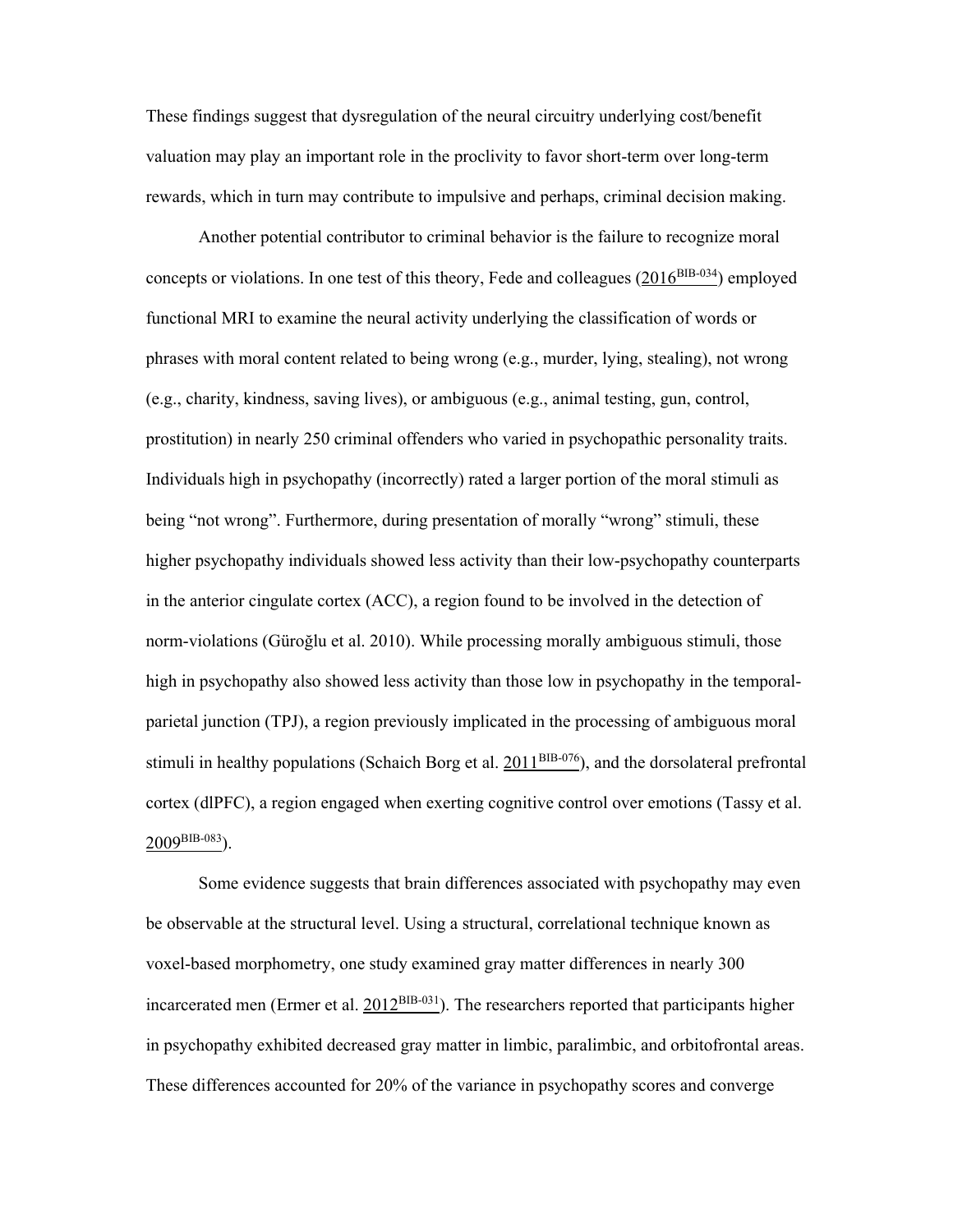with previous research (e.g., Kiehl 2006<sup>BIB-048</sup>; Kiehl et al. 2001; Walton, Devlin & Rushworth 2004BIB-086).

Studies of neurobiological differences among former offenders have revealed distinct patterns underlying the processing of reward and moral norms. And these findings cohere with existing models about the cognitive functions typically associated with these networks. As noted, however, because of their correlational design, they cannot, by themselves, demonstrate that the observed brain abnormalities cause people to behave in risky ways. Instead, these effects could represent indicators of some other causal process or could even be an effect of the high-risk behavior itself. In the next subsections, we review studies that attempt to draw causal links between brain function and potentially dangerous behavior.

## 2.2 Neuroimaging Approaches to Questions of Dangerousness: Quasi-Experimental and Retrodictive methods

One method of uncovering causal links between brain and behavior is quasi-experimental design. Quasi-experimental designs permit researchers to rely on pre-defined groups when experimental manipulation is not feasible, such as the examination of the adverse consequences of pre-existing brain lesions.

Schofield and colleagues  $(2015^{BIB-077})$  used this method to determine whether there was an association between criminal convictions and pre-existing brain lesions. The researchers retrospectively analyzed criminal and medical records spanning over 30 years on nearly 8,000 individuals with brain lesions, and compared these records to sibling and general population matched control data. The investigators reported that the presence of a brain lesion was associated with increased conviction rates (for any crime as well as violent crimes specifically) in both men and women relative to the general population, and that these relationships largely held even when limiting the analysis to those with sibling controls ( $n \approx$ 2,400). The researchers interpreted these findings as evidence that brain lesions (of any sort)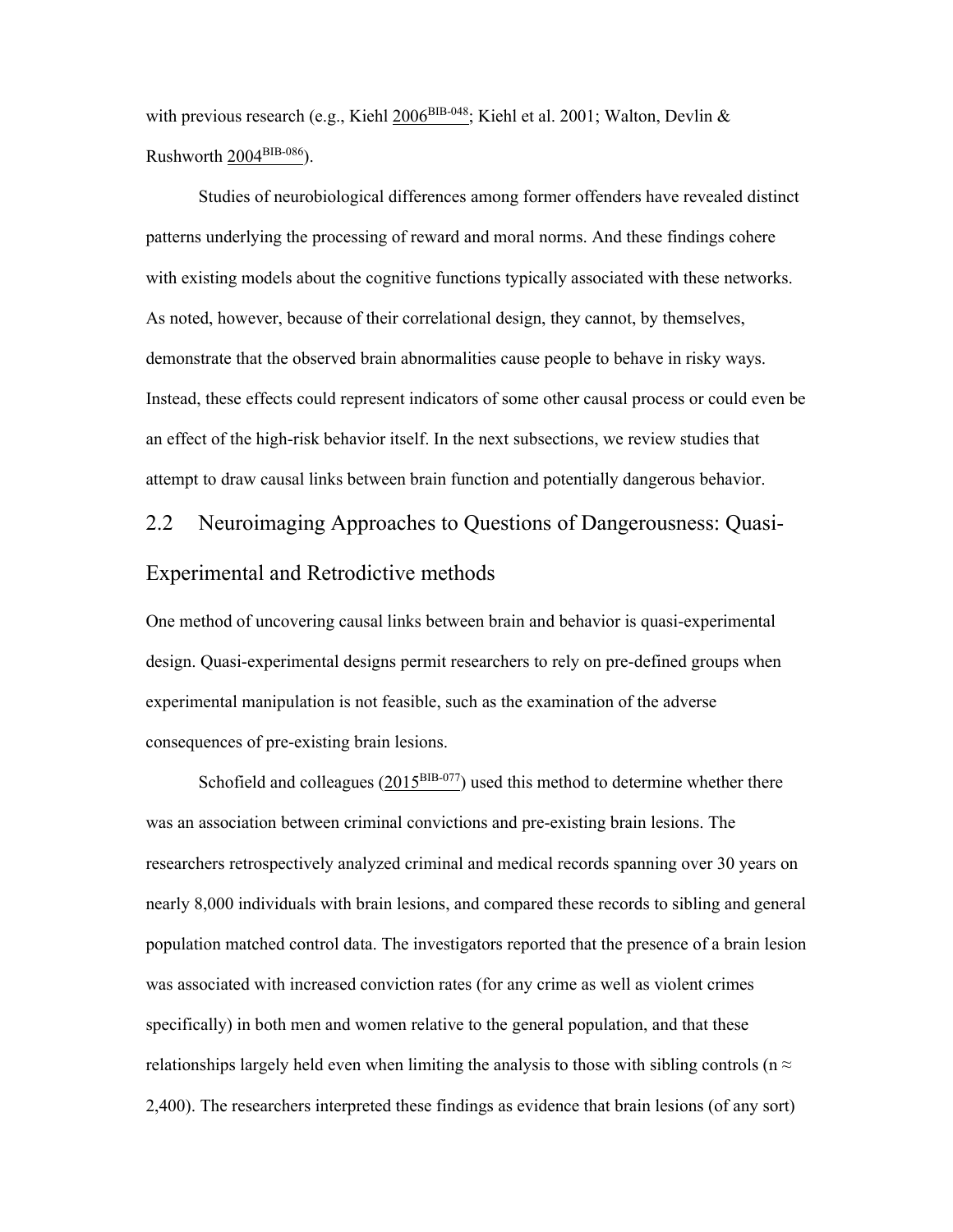may increase behavioral dysregulation, aggression, or impulsivity, which may, in turn, increase the risk of criminal offending. One known limitation of quasi-experimental methods is that the pre-defined groups may vary in a variety of unknown ways, and Schofield and colleagues acknowledged this inability to rule out the influence of a third variable: a particular phenotype, perhaps, that could place some individuals at risk of both criminality and impulsive, aggressive behavior.

Another method of uncovering causal links between brain and behavior is retrospective prediction, or "retrodiction". Retrodiction refers to the retrospective assessment of a pre-existing explanatory factor given a known outcome. In a similar fashion, Darby and colleagues  $(2018^{BIB-024})$  evaluated brain scans of convicted offenders with pre-existing lesions in order to understand how these lesions might precipitate changes in the functional connectivity (an analysis known as lesion network mapping) between regions commonly engaged in moral decision-making tasks. The researchers reported two main findings: First, lesions that were temporally associated with criminal activity were confined to a single brain network (consisting primarily of the inferior orbitofrontal cortex, anterior temporal lobes, vmPFC, NAcc, intraparietal sulcus, and dlPFC), which was distinct and separate from networks affected by lesions that were not temporally connected to criminal activity. Second, the locations of these lesions were functionally connected to areas engaged in moral decision making, value-based decision making, and theory of mind tasks, domains that are potentially relevant to decisions to commit a crime. These results raise the possibility that this unique pattern of brain connectivity can help to explain why some individuals with lesions are likely to commit crimes whereas others are not, while at the same time potentially demarcating candidate causal factors shaping criminal activity.

These studies suggest potential candidates for causal mechanisms in the development of antisocial behavior. However, we caution against over-interpretation because quasi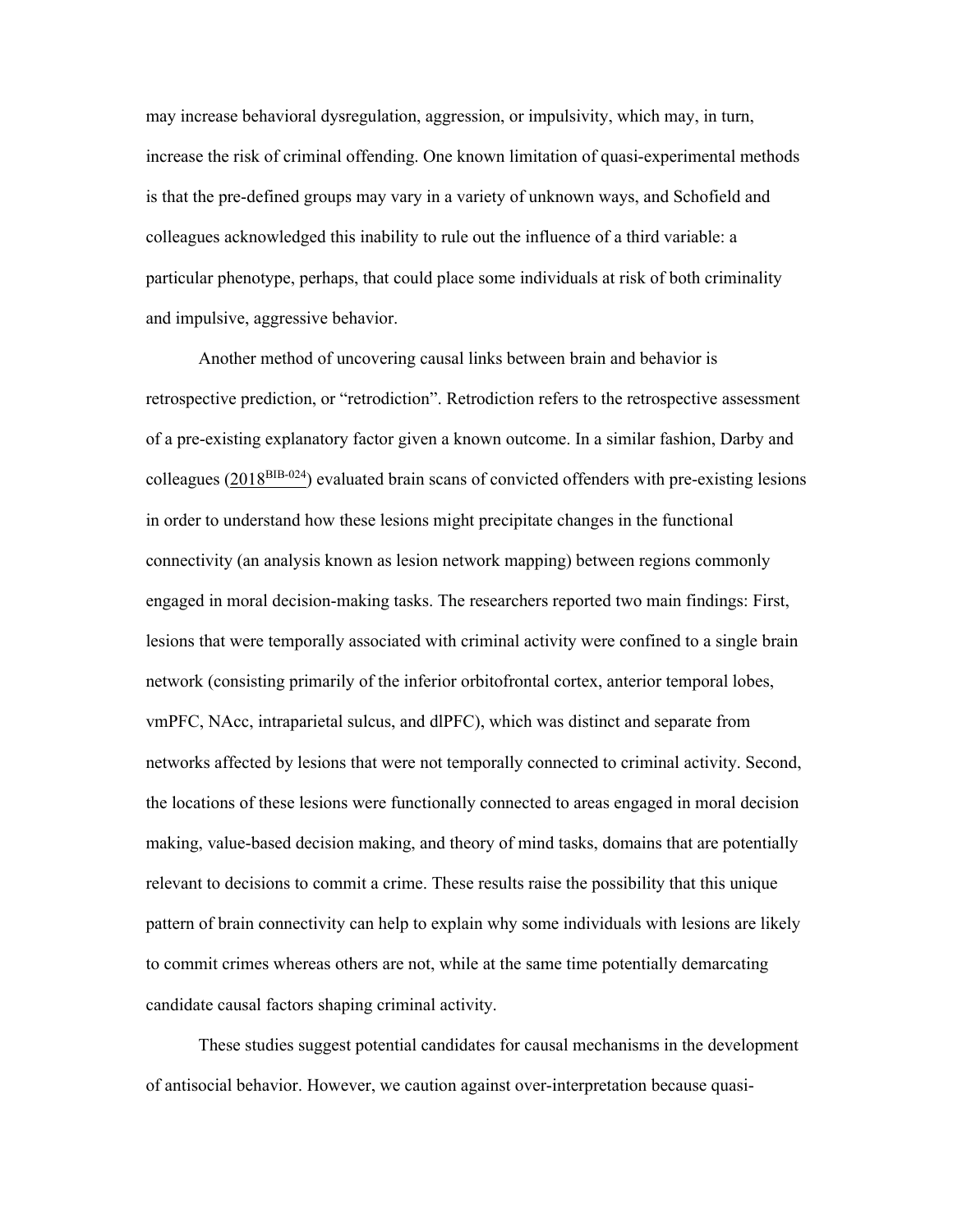experimental and retrodictive methods carry risks of misattributing the source or overestimating the strength of their effects, largely due to an inability to remove and control for confounding variables during the sampling process. One way to reduce these risks is using prospective methods.

#### 2.3 Neuroimaging Approaches to Questions of Dangerousness:

#### Prospective Prediction

Prospective prediction is achieved by tracking changes in the outcome variable over time and employing an a priori hypothesis to test whether information at Time 1 predicts outcomes at Time 2. It asks: of a sample of people with a varying attribute, what proportion will later exhibit a particular outcome? Evidence of a time-dependent relationship between a potentially explanatory factor and outcome increase confidence that the relationship is a causal one. Prospective prediction has been validated in the context of violence risk assessment using structured, actuarial instruments that measure a variety of person-level characteristics, including behavioral ones (e.g., Monahan 2008; Nicholls, Ogloff & Douglas  $2004<sup>BIB-064</sup>$ ). These instruments rely on normative samples – large groups of former offenders that have been observed over time – to serve as a basis to estimate a new individual's prospects by comparing the two along predefined dimensions. The accuracy with which these classification tools predict individual violent reoffending has been shown to significantly exceed that of traditional unstructured risk assessment methods (Grove & Meehl  $1996^{BB-041}$ ; Monahan 1981).

The notion that structured risk assessment could be further improved by functional brain metrics seems ambitious. But a growing line of research in "neuroprediction" lends credence to this possibility. Indeed, there are strong empirical reasons to expect the existence of substantial causal links between brain function and violent behavior (see Liu  $2011^{BB-056}$ ). For example, prospective studies have demonstrated that early lead exposure can increase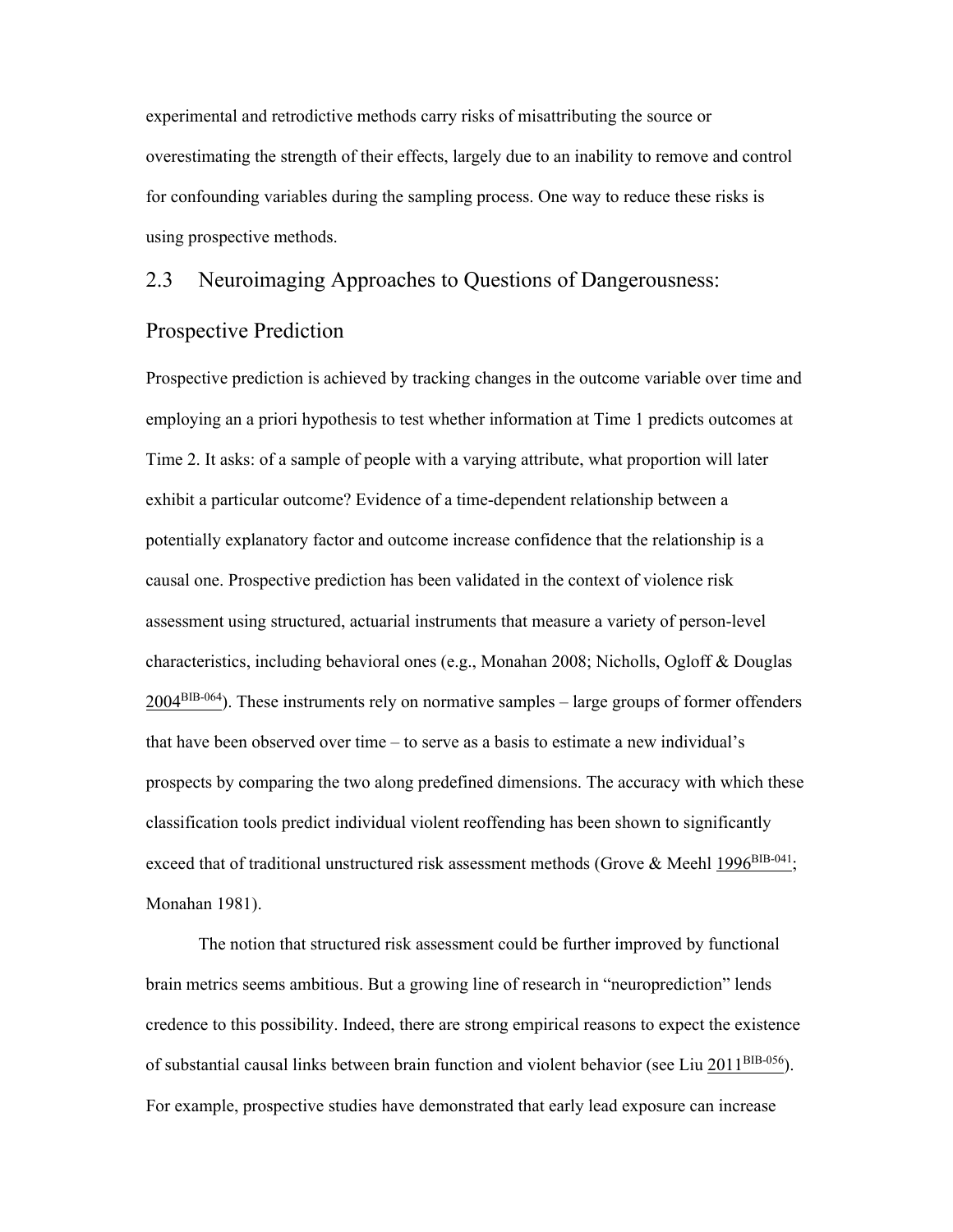risk of violence by affecting critical brain networks. In one longitudinal study, Wright and colleagues ( $2008<sup>BIB-090</sup>$ ) measured blood lead levels in pregnant women and their children throughout the first six years of life. Years later, the investigators tracked the children's violent behavior using criminal arrest records and found a predictive relationship between early lead concentrations and arrests for violent crimes, even after controlling for other contributing factors. In a separate longitudinal study, investigators found a significant association between early childhood lead exposure and brain volume (Cecil et al.  $2008<sup>BIB-019</sup>$ ), specifically gray matter loss in the ACC, a region formerly associated with the ability to control aggressive impulses (Devinsky, Morrell & Vogt 1995<sup>BIB-027</sup>). The evidence for the damaging effects of lead exposure is strong enough that it has been used to argue that it should qualify as a potentially mitigating factor in criminal sentencing decisions (Kittilstad  $2018^{BIB-051}$ ).

In another longitudinal study, Pardini and colleagues administered a battery of psychological assessments to young boys, and then assessed their brain volumes, violence and delinquency approximately 20 and 23 years later (Pardini et al.  $2014<sup>BIB-065</sup>$ ). Using this design, the researchers were able to correlate brain volume with violence and aggression both retrospectively and prospectively. Retrospectively, they found that lower amygdala volumes were associated with more aggression and psychopathic tendencies in childhood and early adulthood. Prospectively, lower amygdala volumes were associated with increased risk for aggression, violence, and psychopathic traits. Their findings are consistent with previous research (Bobes et al.  $2013^{BB-012}$ ), including evidence that the amygdala plays a crucial role in emotional processing and the development of antisocial traits (Phelps & LeDoux  $2005^{BIB}$ - $\frac{069}{0}$ .

A growing number of prospective prediction studies have demonstrated the utility of neurocognitive models in the prediction of antisocial outcomes including substance abuse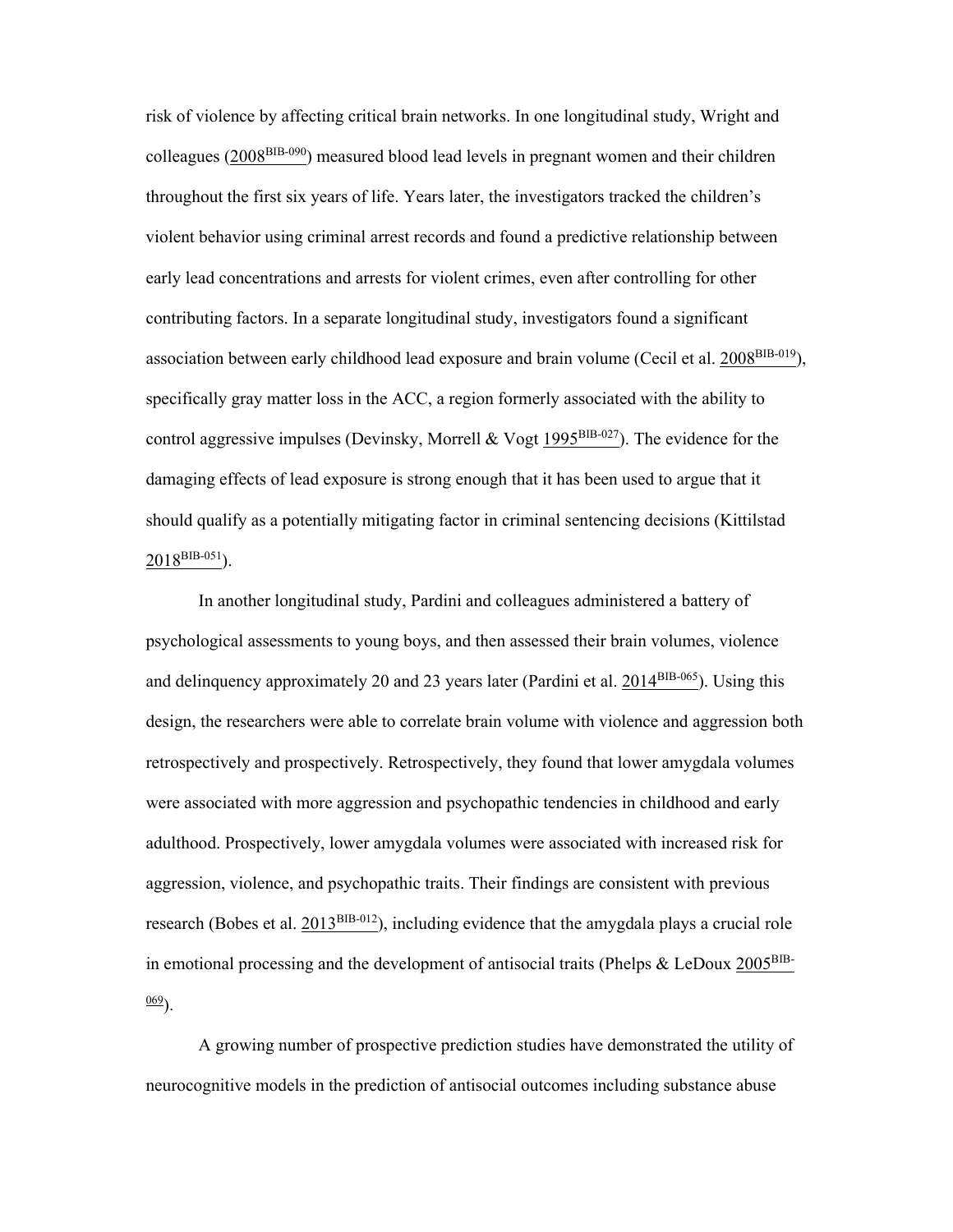relapse (Janes et al.  $2010^{BIB-046}$ ; Paulus, Tapert & Schuckit 2005), treatment completion (Fink et al.  $2016^{BB-035}$ ; Steele et al.  $2014^{BB-080}$ ; Steele et al.  $2018^{BB-081}$ ), and rearrest (Aharoni et al. 2013BIB-002; Aharoni et al. 2014BIB-003; Delfin et al. 2019BIB-026; Kiehl 2018BIB-049; Steele et al. 2015BIB-082). Importantly, evidence of prospective statistical relationships between brain and behavior do not necessarily imply that the relationship is strong enough to be used as biomarkers for diagnostic uses in individual cases. High diagnostic specificity would be useful for the provision of tailored treatment to individuals at risk, and arguably for legal decisions such as involuntary civil commitment, but it requires that these models achieve classification accuracy levels determined by some pre-existing normative standard. In legal contexts, this standard is often likely to be prohibitively high given the highly multivariate nature of criminal behavior. At least one group of prospective neuroimaging studies, however, has evaluated the classification accuracy of a neurocognitive model in predicting antisocial outcomes. In a sample of 96 offenders, the investigators found that activity within the ACC prospectively predicted rearrest up to three years following release. Furthermore, this neurocognitive model correctly classified rearrest at levels that rival validated actuarial risk tools (Aharoni et al. 2013<sup>BIB-002</sup>; Aharoni et al. 2014<sup>BIB-003</sup>; Steele et al. 2015<sup>BIB-082</sup>).

Although these results provide a proof of concept about the potential of neuroprediction models, much work remains to be done to demonstrate whether such effects are reliable and specific enough for legal and treatment applications. For example, as others have noted (e.g., Poldrack et al.  $2018^{BB-070}$ ), the gold standard for estimating the predictive utility of a model is to test it on a second, independent sample – a technique known as out-ofsample validation. Prospective imaging studies have only recently risen to this challenge. For instance, a recent study by Kiehl and colleagues (2018) successfully used a structural model of brain age to predict rearrest in an independent sample. Their model implicated many of the same regions reported in previous studies, including the ACC and amygdala.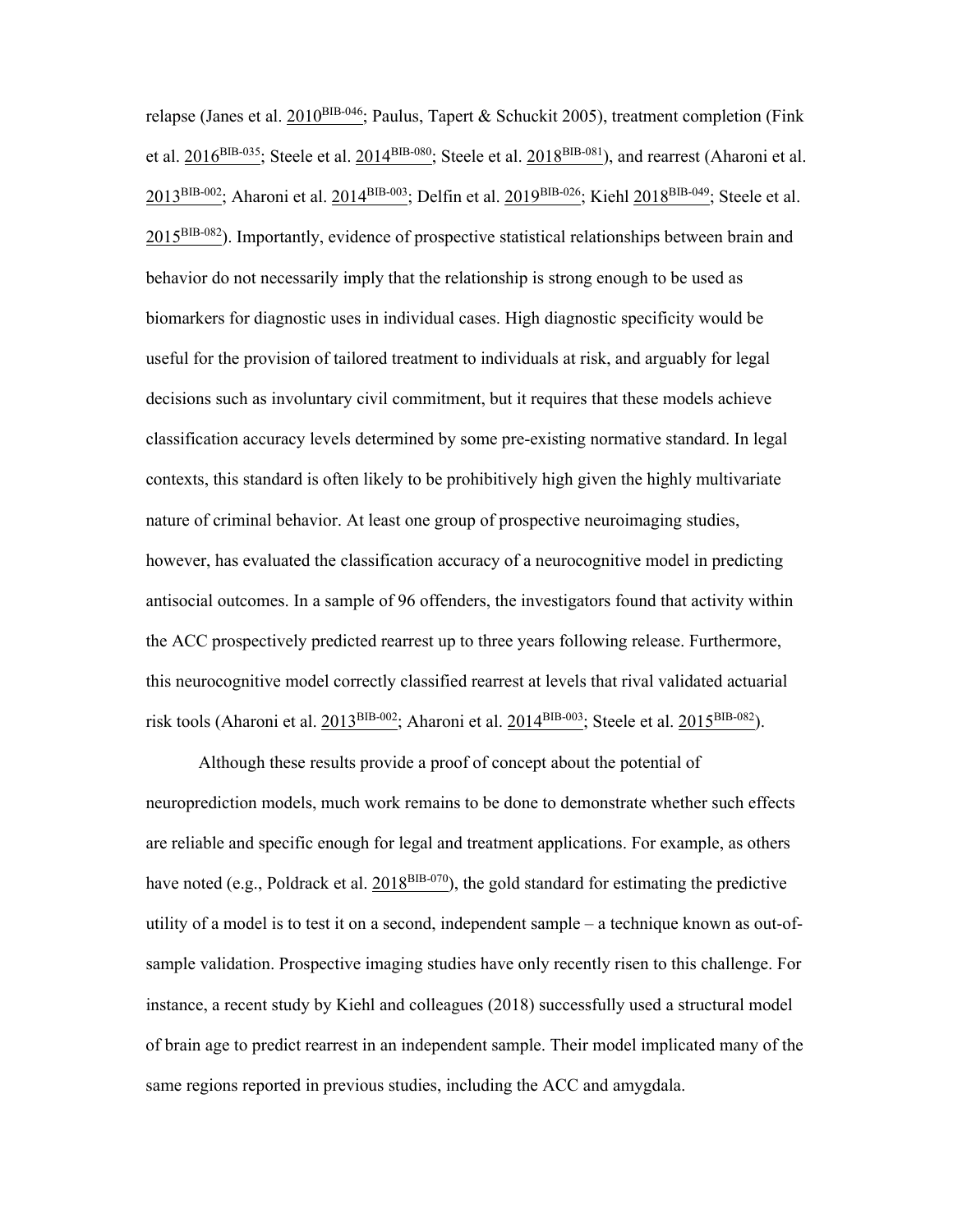The growing body of research on neuroprediction suggests that the function and structure of the brain plays an instrumental role in the expression of many harmful behaviors. So, while predictive modeling is unlikely to become accurate enough for use in criminal sanctioning decisions, efforts to prospectively predict risk outcomes in lower stakes domains, such as the provision of treatment resources to those most likely to benefit from it, may be scientifically meaningful and empirically tractable (see also Faigman et al.  $2013<sup>BIB-032</sup>$ ; Heilbrun 2009).

## 2.4 Neuroimaging Approaches to Questions of Dangerousness: Brain Stimulation

Another promising method of building causal, potentially predictive, models of antisocial behavior is the use of brain stimulation. Depending on the stimulation technique used, researchers can increase or decrease the excitability of areas in the brain, through the targeted application of positively or negatively charged ions. This approach has been used to elucidate neural contributors to antisocial behavior as well as ways to regulate such behavior.

For example, Gilam and colleagues (2018) employed concurrent transcranial direct current stimulation (tDCS) and fMRI to test whether facilitation of vmPFC activity aids in anger regulation – as measured by the acceptance of unfair offers in an economic game – and aggressive behavior in subsequent reactive aggression tasks. As expected, active stimulation to the vmPFC during the economic task led to a larger acceptance rate of unfair offers and a decrease in self-reported anger following the task, yet there were no differences between active and sham stimulation in reactive aggression. Similarly, there was increased vmPFC activity during the processing of unfair offers for those undergoing active stimulation. These results obtained by combining correlational and causational methodologies suggest a causal role for vmPFC functionality in the expression and regulation of anger.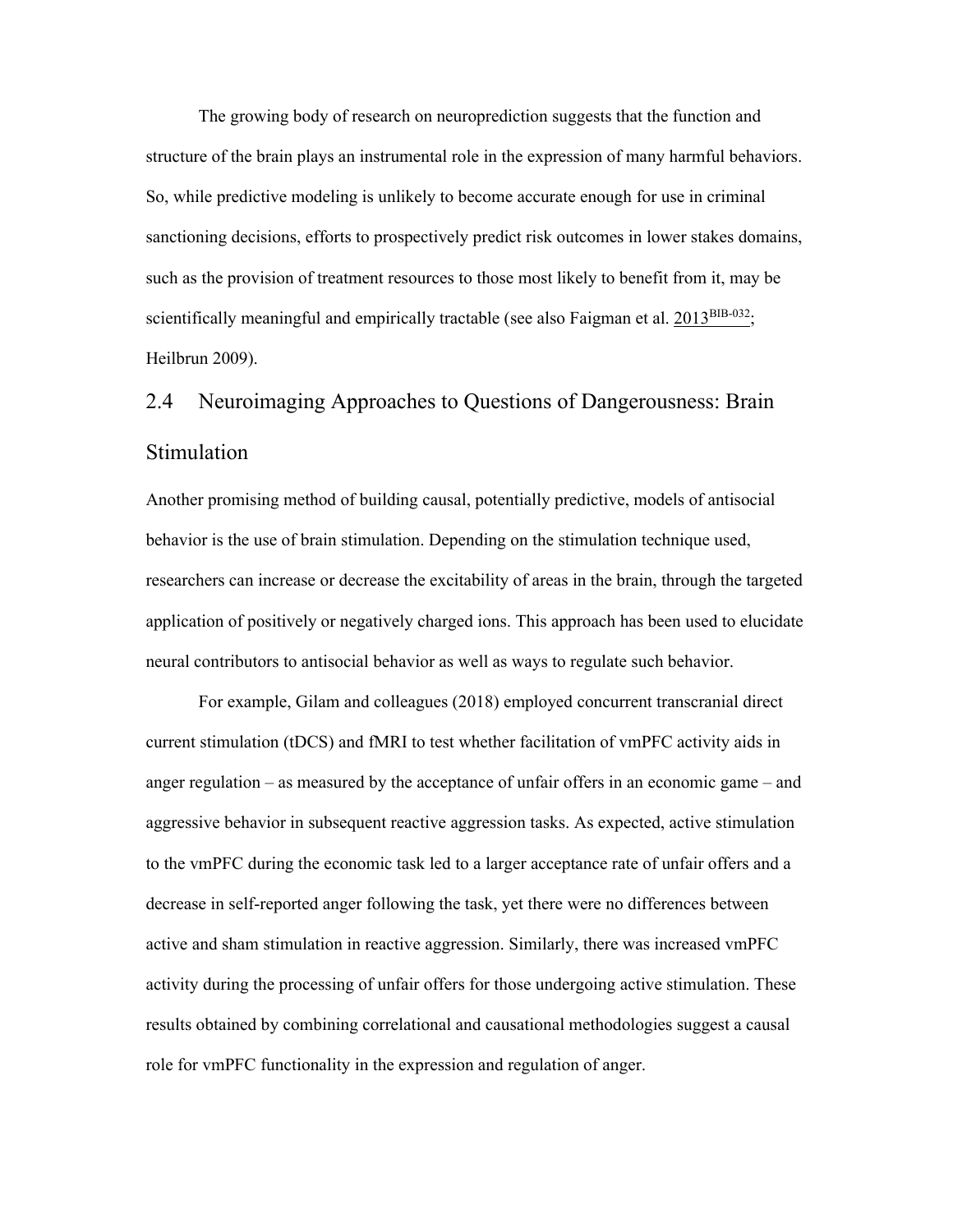Similarly, Choy and colleagues  $(2018^{BIB-0.21})$  utilized tDCS to test whether a brain area known as the dlPFC plays a causal role in the ability to inhibit aggressive behavior (Anderson et al. 1999<sup>BIB-005</sup>). After receiving active or sham stimulation, the participants (members of the general public) read hypothetical vignettes involving a physical and sexual assault and rated how likely they were to behave as the criminal protagonist in the scenario had behaved and how morally wrong that behavior was. A secondary task was also administered to measure implicit aggression behaviorally. On a computer workstation, participants were given an opportunity to stick virtual needles into an image of a doll that represented someone for whom the participant harbored ill will (as validated by Dewall et al.  $2013^{BB-028}$ ). Consistent with their hypotheses, the researchers found that the active stimulation group reported significantly lower likelihood of committing physical and sexual assault compared to the mock stimulation group, and found sexual assault to be more morally wrong than the mock stimulation group. However, stimulation of the dlPFC did not change the rate of aggression as measured in the behavioral task. These findings support the hypothesis that the dlPFC functions to modulate wrongfulness judgments and the self-reported likelihood of committing such acts, though is not necessarily sufficient to control aggressive behavior.

A study by Dambacher and colleagues  $(2015^{BB-023})$  provides converging evidence for the dlPFC as an inhibitor of aggression. After receiving either active or sham tDCS stimulation, 32 male and female participants completed questionnaires and behavioral tasks designed to assess transient states of reactive and proactive aggression. The researchers found that active stimulation of the dlPFC selectively decreased proactive aggression in men, but had no effect on reactive aggression. These results suggest a potential gender difference in receptivity to clinical interventions and also suggest a neural dissociation between different types of aggression.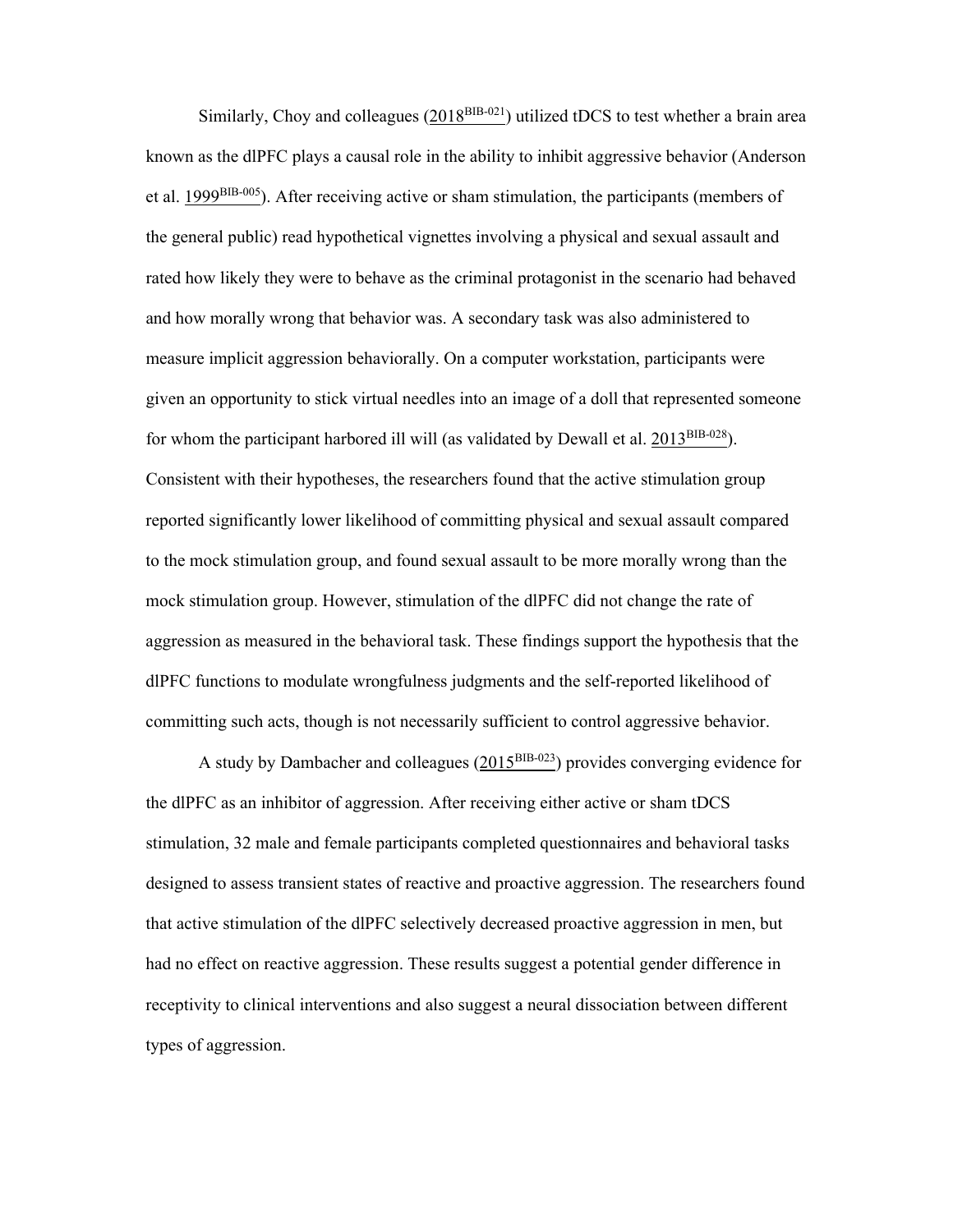In another stimulation study (Riva et al.  $2015^{BIB-073}$ ), researchers sought to test the function of the right ventrolateral prefrontal cortex (rvlPFC), a region believed to be involved in the regulation of aggressive impulses (Aron & Poldrack  $2005^{BIB-006}$ ). In their experiment, 79 participants played a violent or non-violent video game while receiving active or sham stimulation over the rvlPFC. They then completed a task designed to assess both provoked and unprovoked aggression. The task pits participants against each other in a competitive reaction-time game, one that they are able to deliver provoked and unprovoked aversive noises to the opponent. For participants receiving sham stimulation, the experimenters found that unprovoked aggression was higher in those assigned to play violent (as opposed to nonviolent) games, as might be expected. Importantly, active stimulation reduced unprovoked aggression such that there were no group differences according to game type. These results suggest an important role for the rvlPFC in mediating psychologically aggravated levels of unprovoked aggression.

One common characteristic of these studies is the tendency to sample from the general public, whose base rate of dangerous, criminal behavior is fairly low. This limits the ability to generalize to those with elevated risk of criminal behavior. A further limitation is the ecological validity of laboratory aggression measures. Since experimental manipulation of criminal risk is ethically problematic, this increases experimenters' reliance on more distal proxies for real-world aggression. This heavy reliance on distal proxies for aggressive behavior may help to explain the apparent disconnect in the evidence identifying neural contributors to outward aggressive behavior versus mental states theorized to motivate that behavior (such as anger). Though both types of evidence have been demonstrated, just how these mental states give rise to aggressive and criminal behavior remains relatively unknown.

Despite these limitations, these early advancements will help future investigators develop more refined hypotheses that enable them to selectively target the neural circuitry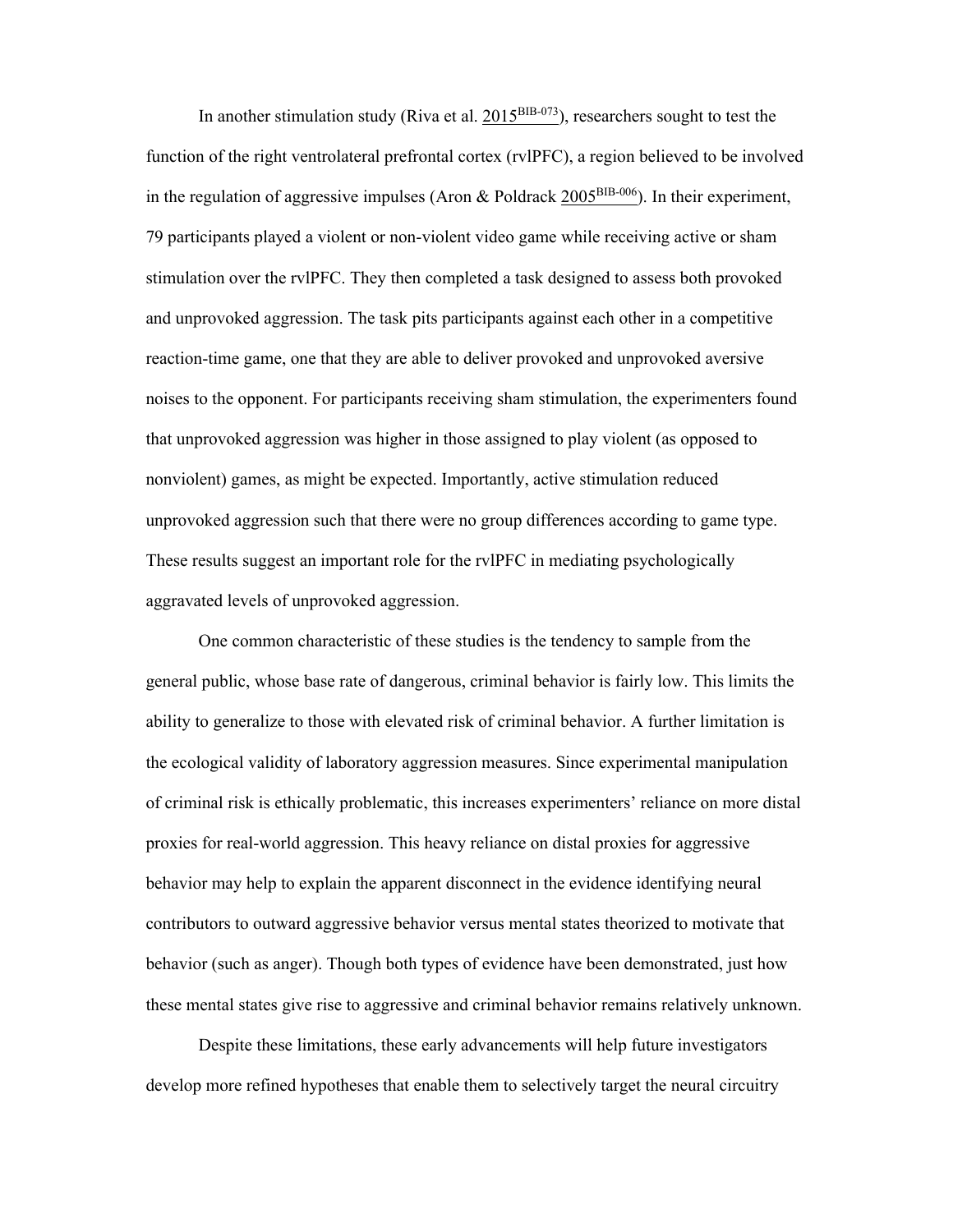that most facilitates aggressive behavior. Such efforts would not necessarily have direct implications for legal procedure, but could potentially yield therapeutic insights, which in turn, may become relevant during legal processes such as forensic evaluation, adjudication, and sentencing.

## 3. How Can Sentencing Decisions Be Informed by the Punisher's Brain Function?

The intersection of law and neuroscience has focused primarily on the brains of criminal offenders. Much less attention has been paid to the role of those called upon to assign blame and to make punishment judgments or recommendations, such as judges and jurors. Although specific legal applications of this research are still ill-defined, investigating the punisher's brain could help to uncover some of the proximate mechanisms shaping typical punishment decisions. A small set of experiments provide converging evidence that typical punishment decisions might be subserved by a host of dynamic brain networks. We discuss what these studies suggest about typical punishment decision making in the brain including the effects of both endogenous factors (e.g., attributions of the defendant's mental state at the time of the crime) and exogenous factors (e.g., contextual cues) in this process.

In an early attempt to elucidate the neural mechanisms of third-party punishment, Buckholtz and colleagues  $(2008<sup>BIB-015</sup>)$  conducted an event-related fMRI experiment investigating brain areas that are selectively associated with ascriptions of criminal responsibility and punishment. In the experiment, participants made punishment judgments after reading about different protagonists performing criminal and non-criminal actions with varying degrees of mitigating circumstances (such as a lack of requisite knowledge of the risk of harm). For the crimes with mitigating circumstances, participants recommended smaller punishments, as to be expected. During these trials, the rTPJ was engaged, an area commonly attributed to the process of mentalizing others.<sup>2</sup> During trials lacking mitigating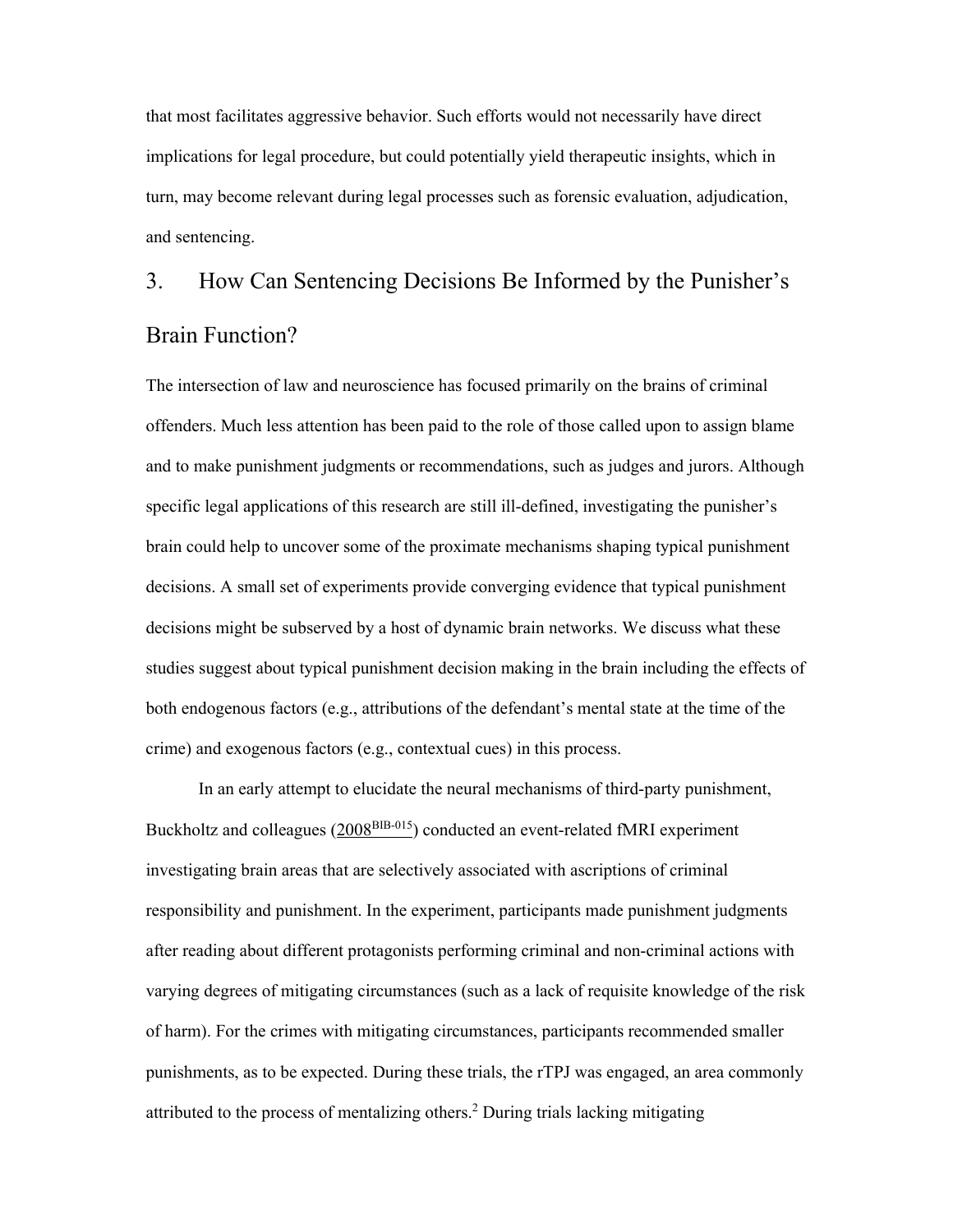circumstances, and trials in which participants chose to punish, the rdlPFC, an area found to play an integral role in norm enforcement, was uniquely engaged (Sanfey et al. 2003<sup>BIB-075</sup>). The investigators attributed the activation of the rTPJ to the period when participants made judgments about the offender's level of responsibility for the act, and the rdlPFC, in contrast, was attributed to the actual decision to punish.

Buckholtz and colleagues  $(2008<sup>BIB-015</sup>)$  also observed engagement of the right amygdala during trials lacking mitigating circumstances, an area credited as a hub for social and affective processing generally (Murray, Brosch & Sander  $2014^{BB-063}$ ). This engagement persisted even when the investigators controlled for the emotional arousal inherent to the scenarios. This signal was positively correlated with the magnitude of punishment recommended, suggesting that the amygdala might play a distinct role in the formation of punishment judgments beyond the processing of emotional arousal, such as the processing of harm, as proposed by two of the authors in a later commentary on this experiment (Buckholtz & Marois 2012).

Similarly, Yamada and colleagues  $(2012<sup>BIB-091</sup>)$  varied whether crime vignettes included mitigating circumstances intended to evoke sympathy (e.g., the offender felt pity for his terminally sick wife and thus killed her) or lacked mitigating circumstances. The investigators then solicited sympathy ratings and punishment recommendations in an fMRI setting. As expected, participants reported more sympathy and less punishment towards the offender for crimes committed with mitigating circumstances. The investigators found three brain regions that were associated with sympathy ratings and the mitigation of punishment: the TPJ, precuneus, and dorsomedial prefrontal cortex (dmPFC) – all regions previously identified to be involved in mentalizing and moral conflict (Yamada et al.  $2012^{BB-091}$ ).

Ginther and colleagues  $(2016^{BIB-037})$  sought to characterize the neural processes underlying evaluations of harm and criminal intent. They systematically varied these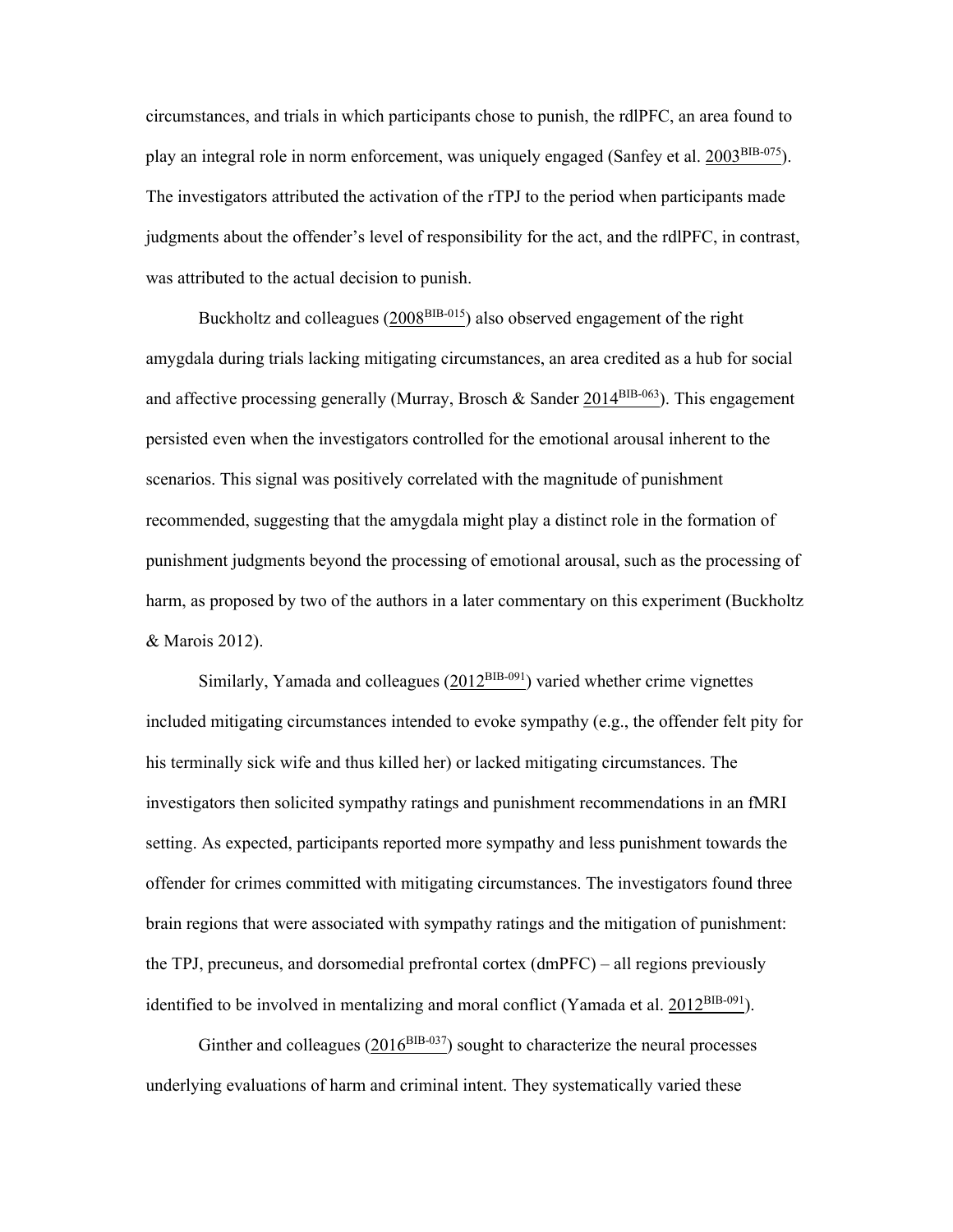constructs and solicited punishment recommendations in an fMRI setting. They also measured self-reported difficulty of the decision. Attributions of harm were negatively associated with activity in the right lateral prefrontal cortex (rlPFC), and difficulty attributing harm was associated with the orbitofrontal cortex (OFC). These results align with previous literature suggesting that the rlPFC is commonly involved in the processing of other's pain, and the OFC in cost benefit analysis (Janowski, Camerer & Rangel,  $2013<sup>BIB-047</sup>$ ; Lamm, Decety & Singer,  $2011^{BB-055}$ ). Attributions of intent were positively associated with activation of the posterior cingulate cortex (PCC), which the authors suggest is indicative of the negative valence associated with increasing culpability (Maddock, Garrett & Buonocore,  $2003<sup>BIB-057</sup>$ ). Increasing difficulty of attributing intent was associated with activity within the TPJ, dmPFC, and superior temporal sulcus, a network active during mentalization (Ginther et al.  $2016<sup>BIB-037</sup>$ ). This pattern of results suggests separable mechanisms for assessing the magnitude of these concepts, and the difficulty with which they are conceived.

The researchers were also interested in how information about the crime (such as the level of harm and intent) interact to produce a punishment judgment. Following participants' initial appraisal of harm and intent, they observed sequential activation of the bilateral amygdalae and right dlPFC which anticipated the judgment, similar to previous research by Buckholtz and colleagues  $(2008<sup>BIB-015</sup>)$ .

In a similar study, researchers sought to understand how participants respond to conflicting instances of sentencing decisions: instances where acts committed were deemed morally right but legally wrong (Yang et al. 2019). Perhaps unsurprisingly, moral acceptability was correlated with punishment decisions, and crimes of good intention were punished less so than those of bad intention. Consistent with previous research, activation of the rTPJ was found to be higher in the evaluation of well-intentioned acts compared to those of bad intentions. Furthermore, crimes of good intent elicited greater activation in the dlPFC,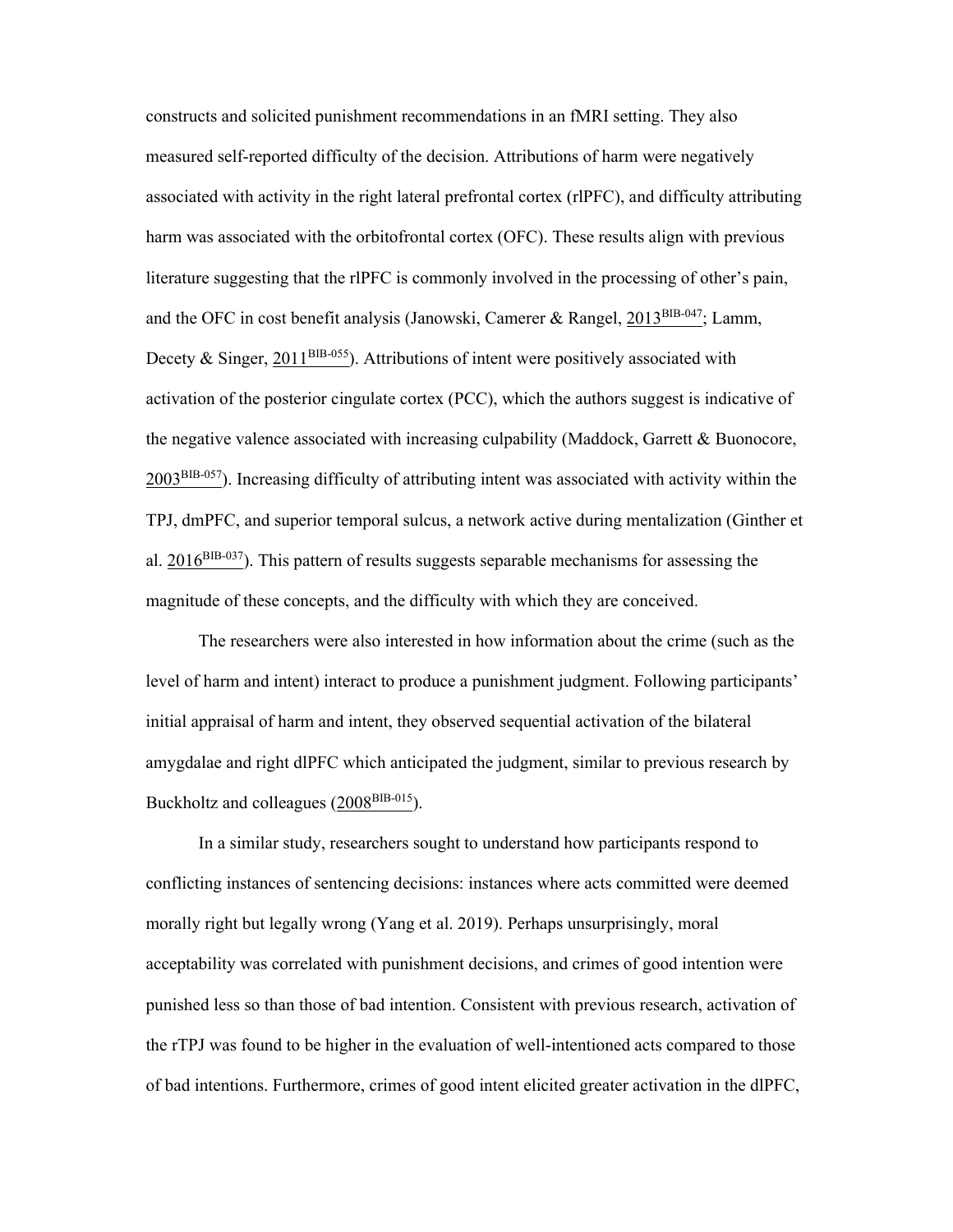and correspondingly, a greater connectivity from the dlPFC to the mPFC. In both previous experiments, the researchers interpret this pattern as evidence that these brain regions work in concert to integrate relevant information, such as the level of harm and intent, and then select a level of punishment scaled to that integrated information.

Other studies have focused on contextual factors likely to influence attributions of responsibility and punishment. Capestany and Harris  $(2014<sup>BIB-018</sup>)$ , for example, examined punitive responses to emotionally evocative language and the evidence presented about the defendant's character. Using hypothetical crime scenarios, the researchers systematically varied disgust evoking language of the crime (low vs. high disgust) and the method by which the defendant's personality was clinically assessed (behavioral vs. neurobiological). As expected, behavioral explanations of personality yielded greater ascriptions of responsibility than neurobiological explanations. Furthermore, disgust language and behavioral explanations of personality yielded more severe punishments than descriptions lacking disgust language and neurobiological personality assessments. During responsibility judgments, the investigators observed increased activation in the lingual gyrus and PCC when the defendant's personality was assessed behaviorally. These regions have been shown to be involved in logical deduction and emotional salience, respectively (Barack, Chang & Platt,  $2017^{\text{BIB-008}}$ ; Goel et al.  $2004^{\text{BIB-039}}$ ). During the actual decision to punish, the superior frontal gyrus and the superior parietal lobule were increasingly engaged in the presence of disgust language. These regions have been shown to be involved in executive function and the manipulation of working memory (Boisgueheneuc et al.  $2006<sup>BIB-013</sup>$ ; Koenigs et al.  $2009<sup>BIB-</sup>$  $\frac{0.052}{0.052}$ . Engagement of the amygdala, inferior parietal lobule, middle frontal gyrus, and insula were associated with the magnitude of punishment recommended – all regions associated with affective processing (Capestany & Harris 2014<sup>BIB-018</sup>).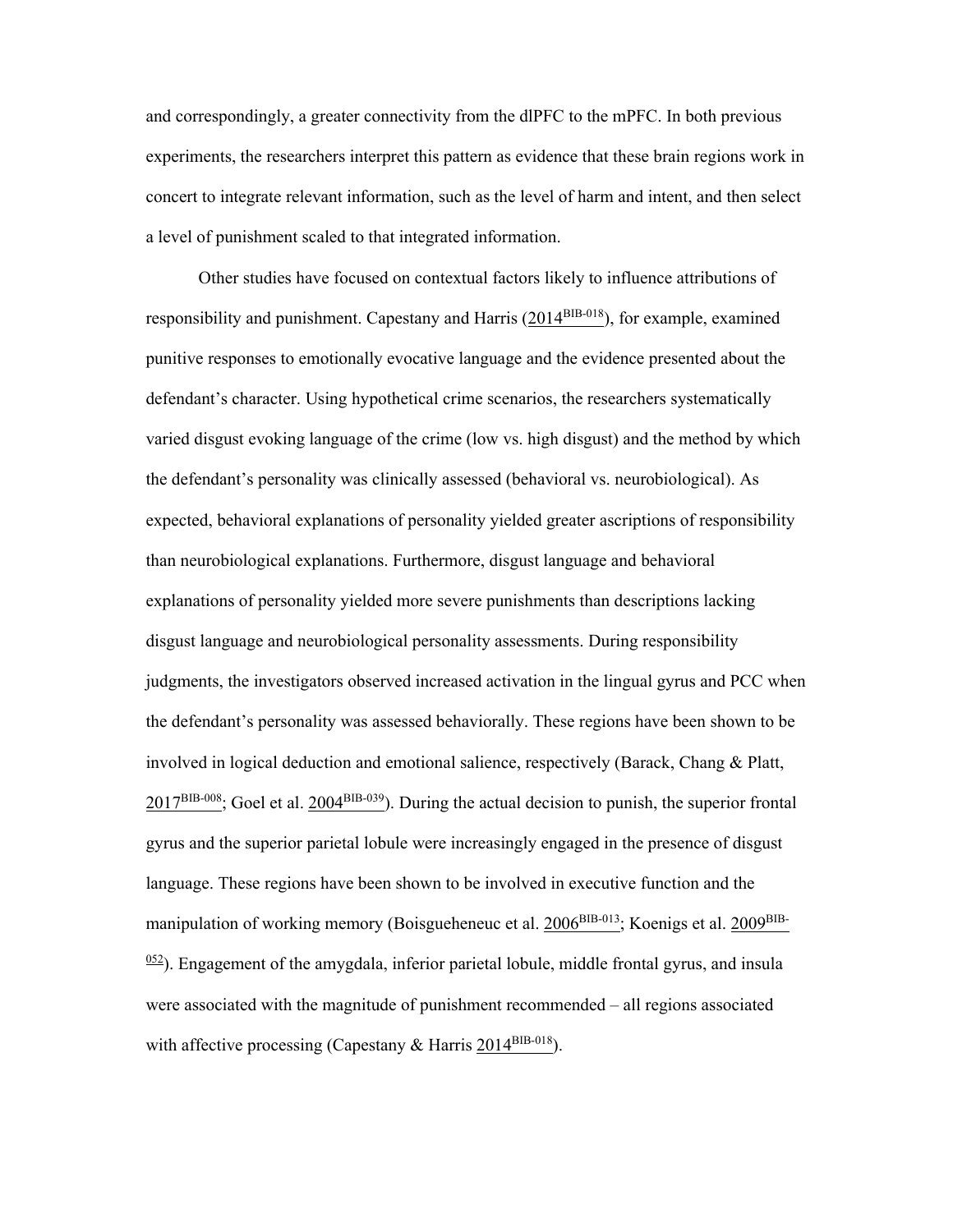Using a similar approach, Treadway and colleagues  $(2014<sup>BIB-085</sup>)$  examined the neural mechanisms underlying attributions of criminal intent and harm with and without the use of graphic language to describe the crime, as well as those underlying the decision to punish or not. Similar to the findings of Buckholtz and colleagues  $(2008<sup>BIB-015</sup>)$ , when scenarios lacked mitigating circumstances and when participants chose to punish, the researchers found that the dlPFC was more engaged when the crime was intentional compared to unintentional, as well as when participants chose to punish the offender compared to when they chose not to do so. For intentional crimes, the left amygdala was more engaged when the crime was described using graphic language rather than plain language, and, correspondingly, participants selected harsher punishments in this condition, suggesting that the amygdala's role in emotional arousal may also operation in punitive decision making. A similar pattern emerged for level of harm: the amygdala was engaged increasingly with level of harm, yet only when the crime was intentional.

Despite their strengths, traditional fMRI study designs do not permit the inference that a particular cognitive function is directly caused by a given neural pattern. In attempt to overcome this limitation, Treadway and colleagues  $(2014<sup>BIB-085</sup>)$  also utilized the post hoc statistical technique of Granger Causality Modeling (GCM). GCM is designed to determine whether certain fMRI signals from particular brain regions explain variance in others, allowing the researchers to create a temporally defined map of which signals give rise to others in the brain. They found that the functional connectivity between the amygdala and dlPFC was strengthened in the presence of graphic language, but *only* when the crime was intentional. In cases where the offender committed a crime unintentionally, there was greater functional connectivity from the lTPJ to the dorsal ACC (dACC), which has been previously implicated in the detection of norm violations (Güroğlu et al. 2010), as well as from the dACC to the amygdala. Together, these results suggest that in cases of intentional crimes,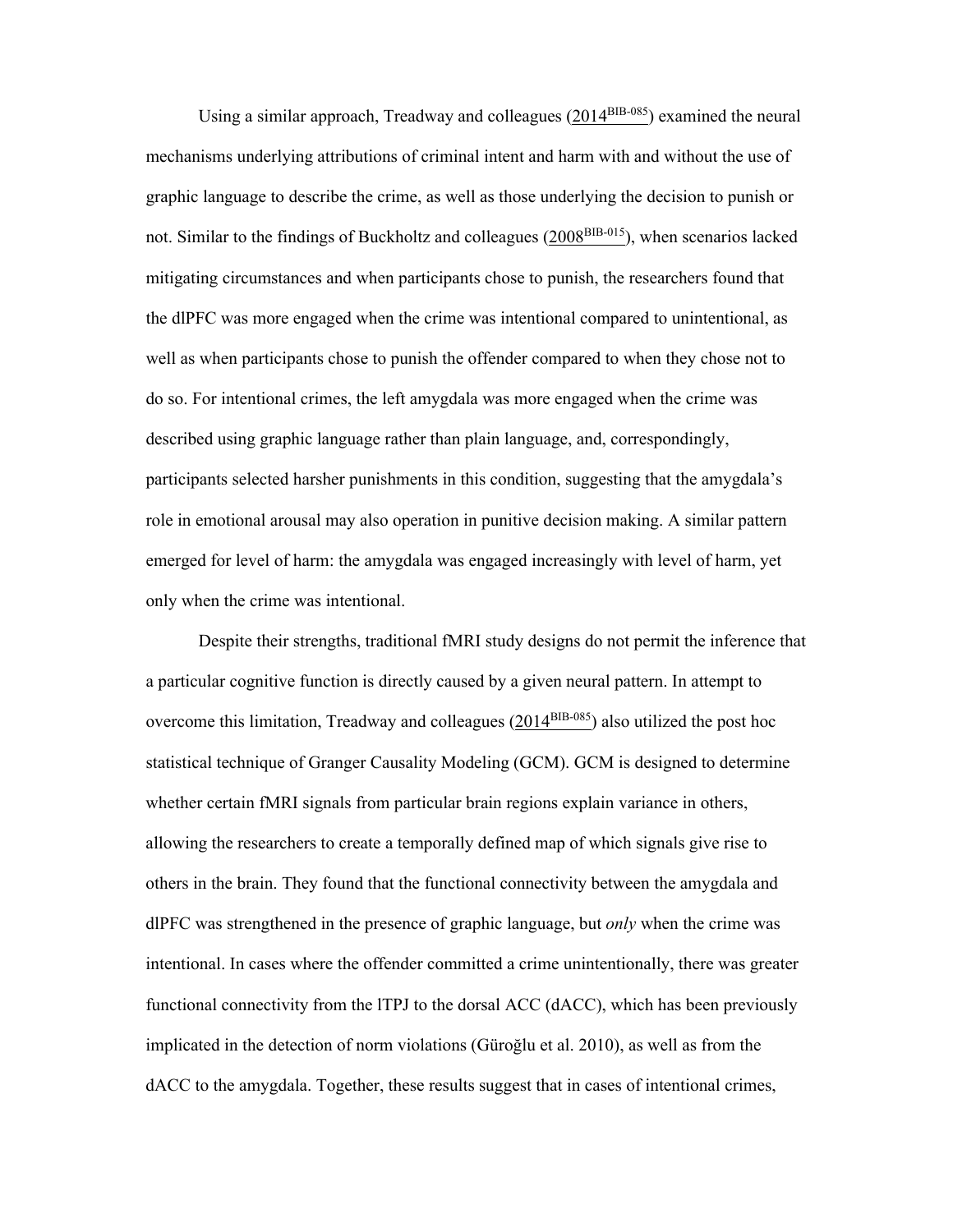graphic language can serve to aggravate punishment recommendations via the functional connectivity from the left amygdala to the dlPFC, yet this aggravating effect can be downregulated by a top-down connection from the lTPJ-dACC pathway to the amygdala, consistent with motivations to withhold punishment from less-blameworthy offenders.

Another attempt to elucidate the causal mechanisms of punishment decisions was made by Bellucci and colleagues  $(2017<sup>BIB-009</sup>)$ . While participants were deciding how much to punish a defendant for a hypothetical crime (compared to a control task of estimating the number of syllables in each vignette), several regions were found to be engaged within what they describe as the mentalizing network – including the vmPFC, dmPFC, PCC, left temporal pole, and the lTPJ – and the central executive network, particularly, the left dlPFC. In a GCM analysis, the investigators identified two regions (the left dmPFC and left temporal pole) that sent output to every other region reportedly involved in their punishment task. Further, the dmPFC was found to receive input only from the temporal pole, suggesting that it may serve as a communication hub in the mentalizing network. The investigators interpreted this pattern as evidence that the dmPFC plays an important causal role in the integration of all relevant signals in third-party punishment decisions. More generally, these results suggest a broad and complex network of brain regions underlying third party punishment.

Across studies on the punisher's brain, we find some consistency among brain regions during punishment judgments, including activation of the TPJ, dmPFC, PCC, amygdala, temporal pole, and dlPFC. These regions have been formerly implicated in cognitive functions including theory of mind, affective processes, and higher order cognitive functions in this process (Bellucci et al. 2016; Buckholtz et al.  $2008^{BIB-015}$ ; Capestany & Harris 2014<sup>BIB-</sup>  $\frac{018}{1018}$ ; Ginther et al.  $\frac{2016^{BIB-037}}{1018}$ ; Treadway et al.  $\frac{2014^{BIB-085}}{1018}$ ; Yamada et al.  $\frac{2012^{BIB-091}}{1018}$ ; Yang et al. 2019; Young et al. 2010), and it would not be surprising if such cognitive functions are recruited in the formation of typical punishment judgments. Future research would benefit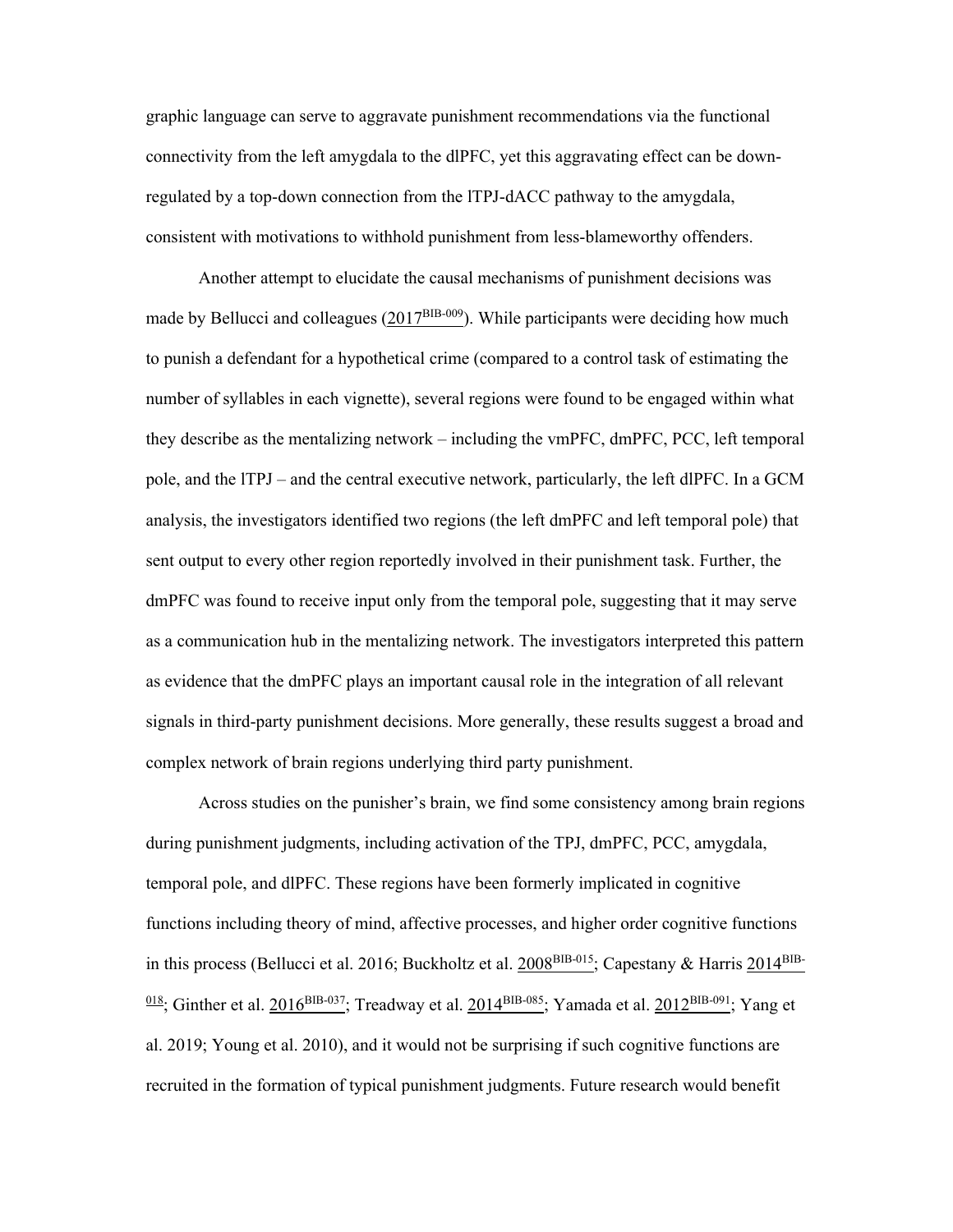from going beyond study designs optimized to localize cognitive functions in the brain and directly test how these functions unfold in terms of stages of processing. Understanding the stages of cognitive processing could potentially reveal, not just where, but how punishment judgments are likely to be made and when they are likely to conform to or depart from normative preferences or expectations. Until the research can move from questions of "where" to how and when, the direct relevance of this research to legal decision making seems limited, at best. However, research on the punisher's brain may at least retain indirect relevance as part of a broader, basic research question about the contributors to punishment decisions.

# 4. How Can Sentencing Decisions Be Informed by the Punisher's *Perceptions* Of Brain Function?

Another way that neuroscience might influence sentencing decisions is in the way neuroscientific evidence is interpreted by non-experts, such as judges and jurors. A growing body of research suggests that laypeople may place undue confidence in neuroscientific evidence, and this can affect their ascriptions of responsibility and punishment.

In two studies, Weisberg and colleagues  $(2008<sup>BIB-088</sup>, 2015<sup>BIB-089</sup>)$  found that when scientific explanations were offered for a behavior, laypeople's ability to distinguish between good and bad quality explanations was hindered when irrelevant neuroscientific information was included. More specifically, explanations that included irrelevant neuroscientific information were judged as stronger and more satisfying than those without it. Further research has suggested that particular aspects of neuroscientific arguments, such as brain images in particular, are especially persuasive when it comes to credibility judgements (McCabe & Castel  $2008^{BB-058}$ ; but see Farah & Hook 2013; Michael et al. 2013).

Is this "seductive allure" of neuroscientific information likely to impact legal decisions? In a vignette study with US trial court judges, Aspinwall, Brown, and Tabery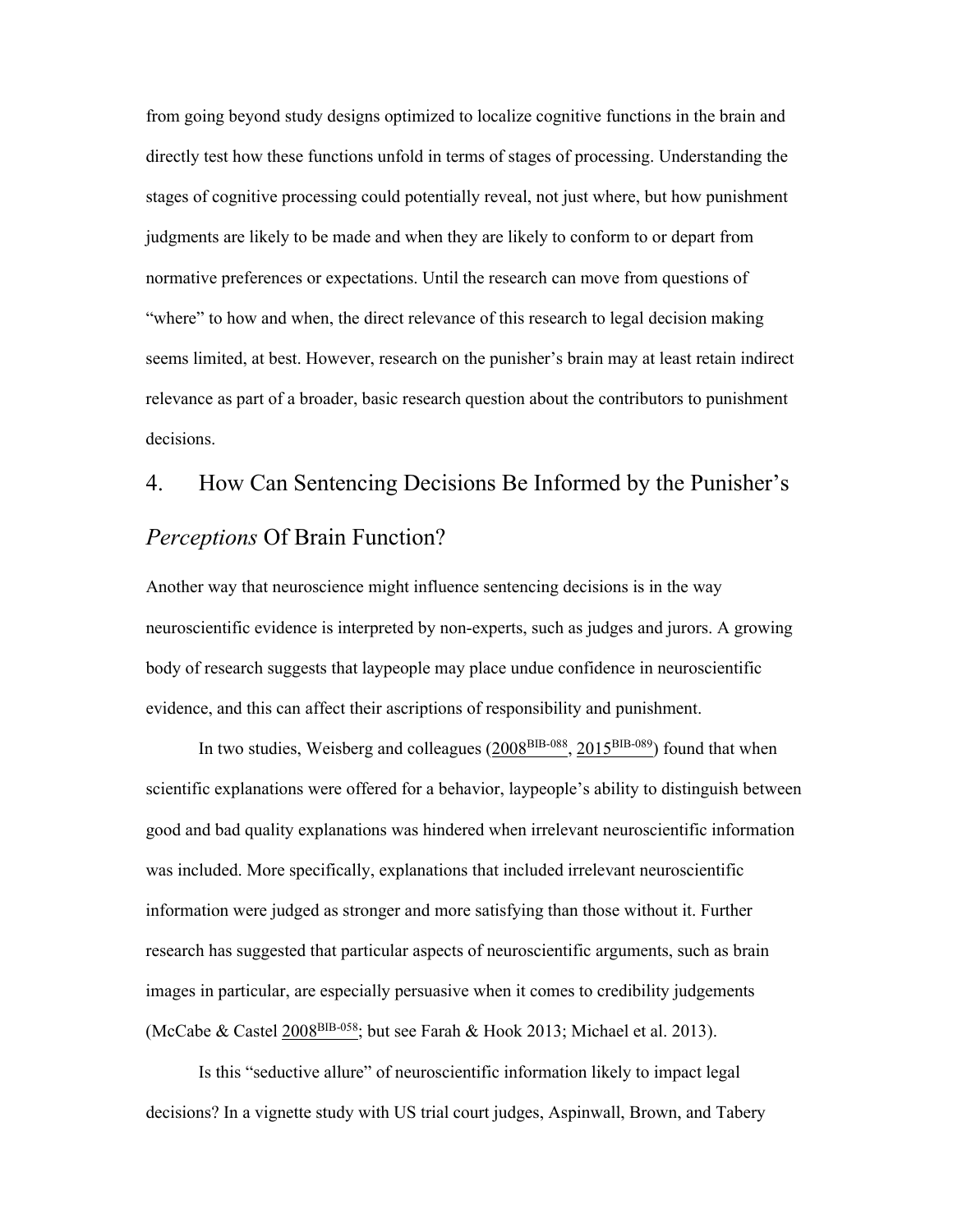$(2012^{BIB-007})$  found that including a neurobiological description of a defendant's mental illness reduced ratings of responsibility and punishment. Similarly, in a study of mock jurors, Greene & Cahill (2012<sup>BIB-040</sup>) found that neuroscientific evidence of the defendant's psychosis reduced death sentence recommendations compared to a diagnosis of psychosis sans neuroscientific evidence. One explanation for these mitigating effects is the perception that the presence of biological causes implies that the defendant had less control over his actions.

Although biological evidence of behavior seems to reduce judgments of a defendant's responsibility, some research has suggested that this perception can be double-edged if that evidence increases perceptions of future dangerousness (Aspinwall et al.  $2012^{BIB-007}$ ; Berryessa 2017<sup>BIB-010</sup>; Chandler 2015<sup>BIB-020</sup>; Fuss 2016<sup>BIB-036</sup>; Hardcastle & Lamb 2018<sup>BIB-1</sup>  $\frac{0.43}{0.43}$ . In support of this prediction, McCabe and colleagues (2011) found that inculpatory evidence (that is, evidence suggesting guilt) from ostensible lie detection technologies produced more guilt recommendations when the technology was described as fMRI as opposed to a traditional polygraph, thermal facial imaging, or no evidence at all. Similarly, Saks and colleagues  $(2014^{BB-074})$  found that when the prosecutorial side presented arguments that included neuroimaging evidence, there was an increase in death sentence recommendations.

These studies suggest that perceptions of neurobiological evidence might be consequential for legal proceedings. Yet, the effects across studies have been somewhat inconsistent. And despite the observation of both mitigating and aggravating effects of neuroscientific evidence on sentencing decisions, no single study has observed both patterns side by side, and several studies have reported null results (Blakey  $&$  Kremsmayer 2018; LaDuke, Locklair & Heilbrun 2018<sup>BIB-054</sup>; Remmel, Glenn & Cox 2018<sup>BIB-072</sup>; Schweitzer et al.  $2011<sup>BIB-078</sup>$ ). These inconsistencies raise questions about the robustness of the effects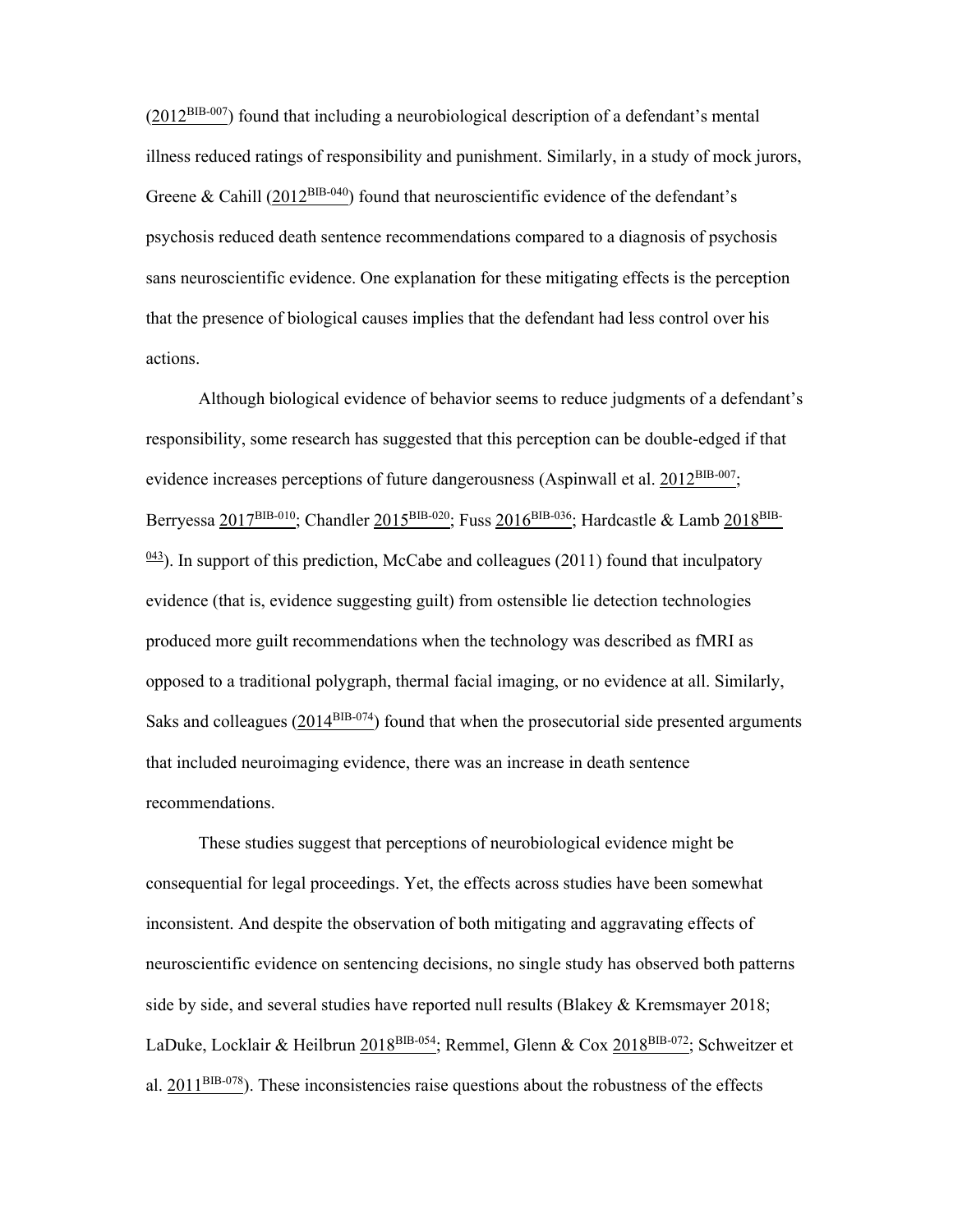across different methods. One commonality of these studies is the use of fairly simple punishment measures such as a single prison sentencing scale. Such scales, though, are not equipped to distinguish between distinct motives for punishment such as retribution, rehabilitation, or deterrence. This fact may be important because the theories about aggravation and mitigation imply the interaction of distinct punitive motives.

In support of this interpretation, recent research by Allen and colleagues  $(2019<sup>BIB-004</sup>)$ conducted the first quantitative demonstration of the theorized double-edge effect by including multiple measures designed to separately elicit distinct motives for punishment. In their mock trial study, the researchers found that while neurobiological evidence of an impulse control disorder mitigated prison sentence recommendations, it also aggravated involuntary hospitalization recommendations compared to equivalent psychological evidence. The implication is that fact-finders may be unduly influenced by neurobiological framing of the evidence, and that this framing can cut both ways depending on the type of decision at hand.

Further validation of these effects are needed before gleaning confidence in exactly how and under what conditions they are likely to play out in real criminal punishment decisions. Even so, it raises questions regarding how policy makers can manage these effects (see de Kogel & Westgeest  $2016^{BIB-025}$ , and Meynen  $2013^{BIB-060}$  for further discussion). For example, should judges and juries be trained on the interpretation of neurobiological evidence? Should the presentation of neurobiological evidence be accompanied by a statement about its potentially biasing effects? When is neurobiological evidence adequate to stand alone, and when must it be accompanied by behavioral evidence? Further scholarship is needed to explore the answers to such questions, but, as a whole, the growing body of research on how people perceive neuroscience evidence does suggest that such perceptions will be consequential for criminal law practice.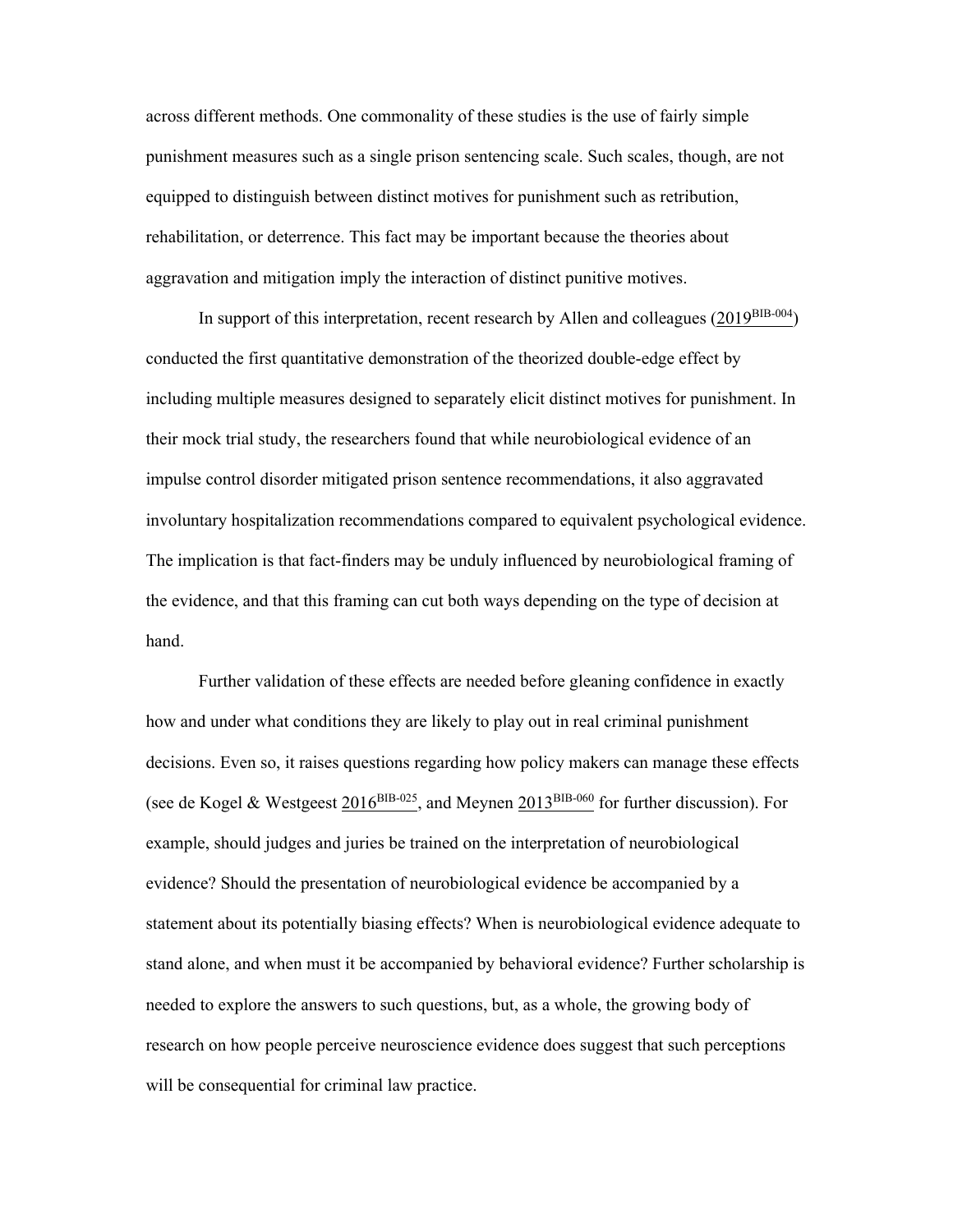#### 5. Conclusion

In this chapter, we sought to examine current developments in the brain sciences that pertain to risk of reoffense and to punitive decision making. While comprehensive neurobiological models of criminal behavior and punitive decision making remain a distant goal, the existing literature on these subjects suggests important progress. Across studies, several brain regions make repeat appearances. The ACC and amygdala, for example, appear to play consistent roles in the impulsivity and development of criminal behavior (Aharoni et al.  $2013<sup>BIB-002</sup>$ ; Aharoni et al. 2014<sup>BIB-003</sup>; Kiehl 2018<sup>BIB-049</sup>; Steele et al. 2015<sup>BIB-082</sup>). Likewise, the TPJ, dmPFC, PCC, amygdala, temporal pole, and dlPFC show some consistency in punishment judgments, suggesting a possible role of theory of mind, affective processes, and higher order cognitive functions in this process (Bellucci et al. 2016; Buckholtz et al.  $2008<sup>BIB-015</sup>$ ; Capestany & Harris 2014<sup>BIB-018</sup>; Ginther et al. 2016<sup>BIB-037</sup>; Treadway et al. 2014<sup>BIB-085</sup>; Yamada et al.  $2012^{BIB-091}$ ; Yang et al.  $2019$ ; Young et al.  $2010$ ).

Across these subject matter domains, we identified several priorities for future research. First, this research should aspire to move beyond traditional correlational study designs toward methods that permit stronger causal inference between brain functions and particular behavioral outcomes. A key metric for validating these models is the extent to which they make accurate predictions. Accurate predictive models might, in turn, be valuable for the development of tailored treatments for high risk offenders. Second, this research should further examine how disparate cognitive functions are integrated neurobiologically into a final punishment judgment (e.g., Bellucci et al. 2016; Ginther et al.  $2016^{BB-037}$ ). To achieve this objective, however, it may be necessary to specify more precise, conceptual cognitive models of crime and punishment. Part of this effort should entail probing the relevant stages of cognitive processing that culminate in a punishment judgment, such as the sequence in which we appraise information about an actor's intentions, or the harmfulness of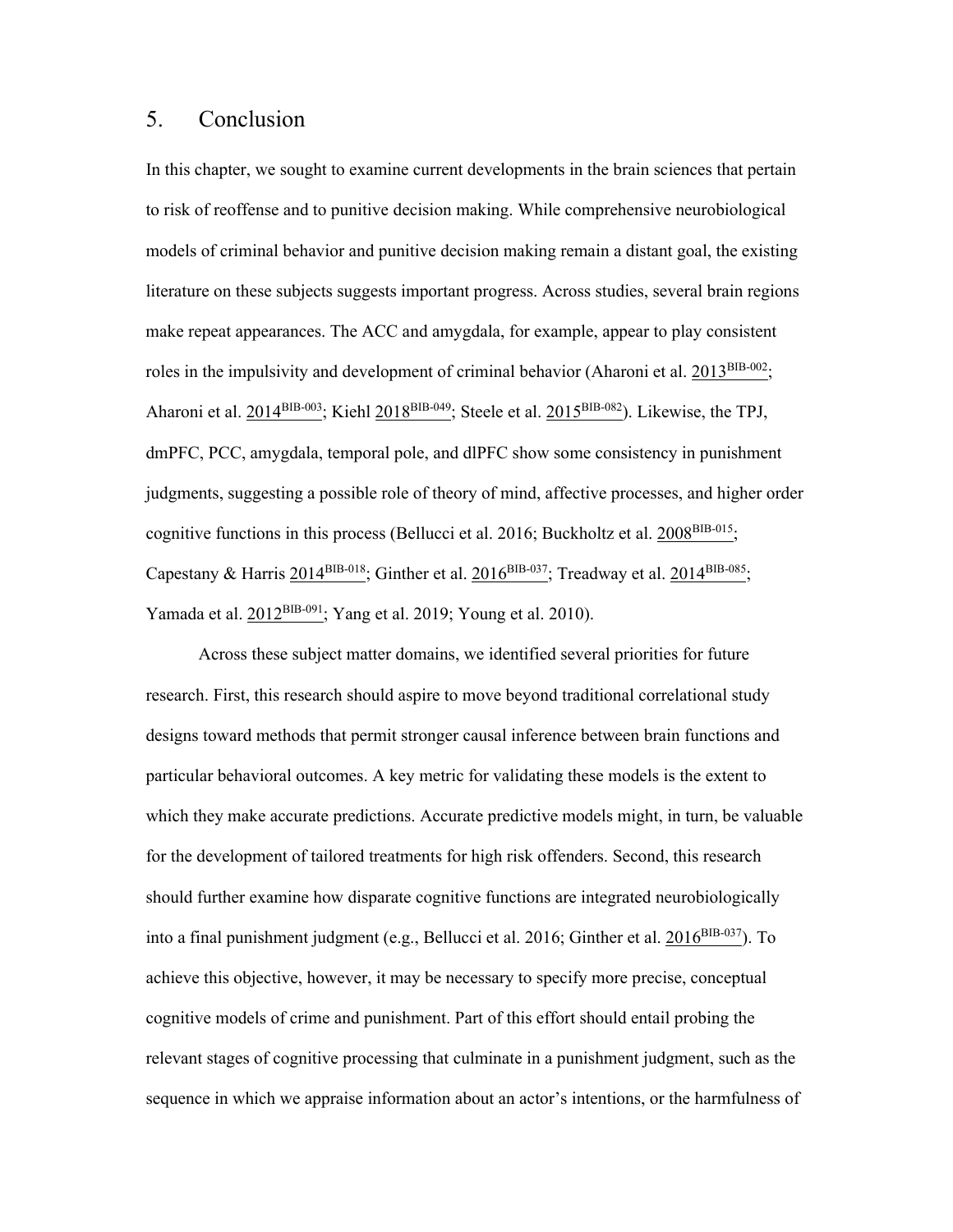the act, and the integration of such information in service of the judgment. Third, further research is needed to address how fact-finders interpret neuroscientific evidence. This effort should show consideration for the plurality of motivations that drive fact-finders punishment recommendations.

As we consider future directions, it is important to acknowledge the narrowness of this chapter's scope. For example, we did not discuss the neurocognitive effects of incarceration on inmates. We also ignored a large literature on cognitive heuristics and biases, as well as gender and racial biases (see Peer & Gamliel  $2013<sup>BIB-068</sup>$  for a review of cognitive heuristics and biases relevant to criminal sentencing, and Ward, Hartley  $&$  Tillyer,  $2016<sup>BIB-087</sup>$  for an in depth analysis of potential drivers in gender and racial biases in drug sentencing decisions). Likewise, we were silent on the many contextual and structural factors that undoubtedly shape criminal behavior, sentencing, and associated neurobiological function. Although such topics were beyond this scope of this chapter, their growing contribution to the field of neuroscience and law will bring theoretical clarity and nuance to neurobiological models of criminal and legal decision making and cannot be overstated.

Just how this laboratory evidence may or may not bear on real legal punishment decisions remains an open question. As this research develops, some people may be tempted to stretch the findings for questionable uses, such as to justify a sentencing increase, diagnose judicial bias, or predict the outcome of a particular trial. But, in order to be of any use to trial procedures, neuroscience evidence – like any scientific evidence – must first demonstrate that it will be relevant to the legal question. For many legal questions, neuroscientific explanations do not meet this basic standard (Morse  $2011^{BB-061}$ ). Even if they are deemed relevant, they would have to meet levels of specificity and reliability that are not observed in the current scientific literature. Amidst these legal challenges are a variety of unresolved ethical questions that must be addressed in stride with the scientific advances.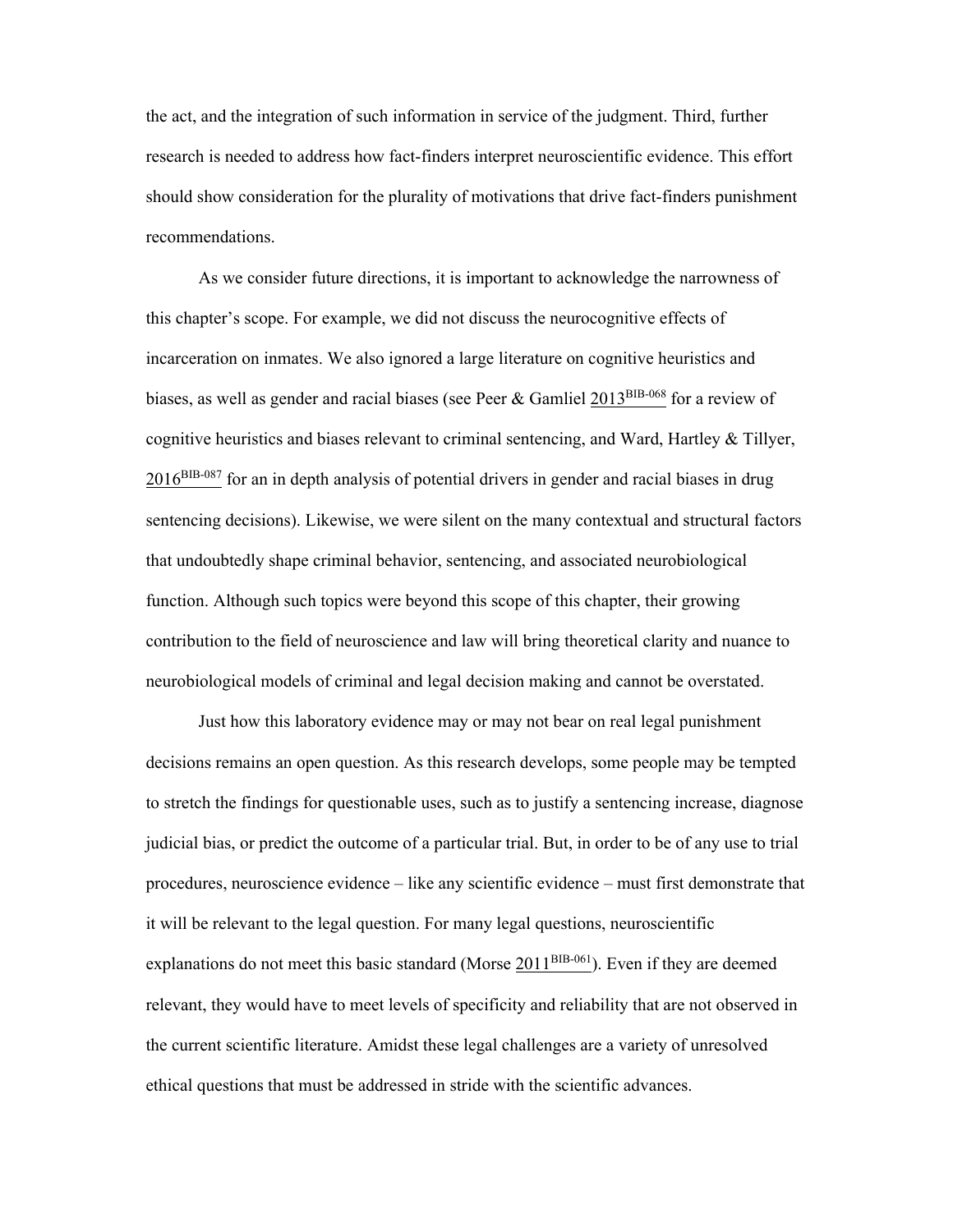Despite the current limitations of the brain sciences in informing specific legal practices, these sciences nonetheless hold promise in addressing humbler goals. Neuroscience methods carry the potential to validate behavioral findings about antisocial behavior and punishment behavior, generate new hypotheses about cognitive mechanisms, and lend incremental utility to models attempting to explain and predict that behavior for clinical rather than punitive purposes (see also Coppola  $2018^{BIB-022}$ ). Whether or not the contribution of neuroscience will be probative, let alone pragmatic, are open questions. Until then, studying the factors that drive crime and punishment decisions remains an important objective of basic and clinical research.

### Acknowledgements

We thank Nathaniel Anderson, Morris Hoffman, Eddy Nahmias, Saskia Verkiel, and the Cooperation, Conflict, and Cognition Lab for helpful comments.

#### References

- Aharoni, E., Funk, C., Sinnott‐Armstrong, W. and Gazzaniga, M. (2008) "Can neurological evidence help courts assess criminal responsibility? Lessons from law and neuroscience," *Annals of the New York Academy of Sciences*, 1124, pp.145–160. **BIB-001**
- Aharoni, E., Vincent, G. M., Harenski, C. L., Calhoun, V. D., Sinnott-Armstrong, W., Gazzaniga, M. S. and Kiehl, K. A. (2013) "Neuroprediction of future rearrest," *Proceedings of the National Academy of Sciences of the United States of America*, 110(15), pp.6223–6228. **BIB-002**
- – et al. (2014) "Predictive accuracy in the neuroprediction of rearrest," *Social Neuroscience,* 9(4), pp.332–336*.* **BIB-003**
- Allen, C. H., Vold, K., Felsen, G., Blumenthal-Barby, J. S. and Aharoni, E. (2019) "Reconciling the opposing effects of neurobiological evidence on criminal sentencing judgments," *PLOS ONE*, 14(1), p.e0210584. **BIB-004**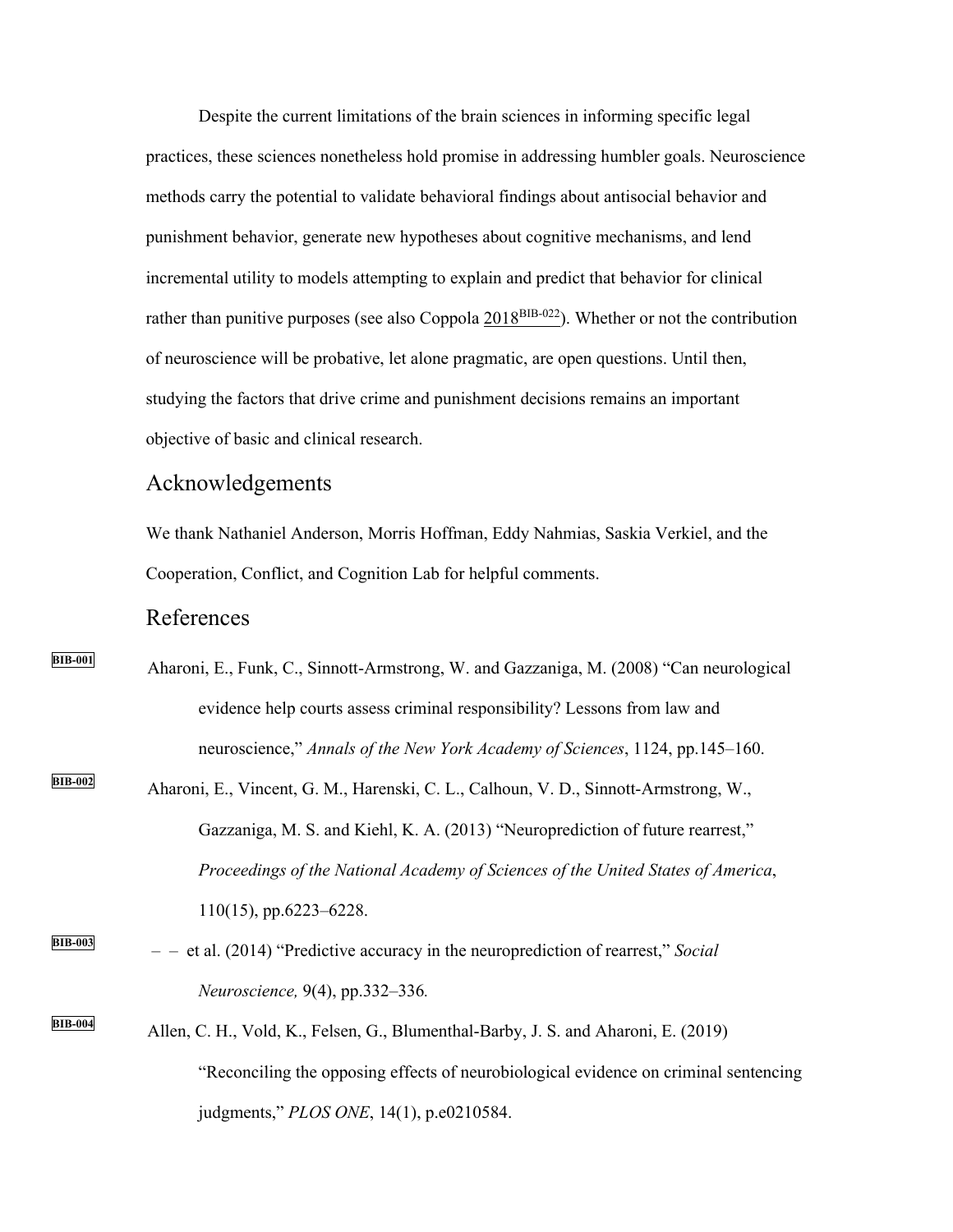- Anderson, S. W., Bechara, A., Damasio, H., Tranel, D. and Damasio, A. R. (1999) "Impairment of social and moral behavior related to early damage in human prefrontal cortex," *Nature Neuroscience,* 2(11), pp.1032–1037*.* **BIB-005**
- Aron, A.R. and Poldrack, R.A. (2005) "The cognitive neuroscience of response inhibition: relevance for genetic research in attention-deficit/hyperactivity disorder," *Biological Psychiatry*, 57(11), pp.1285–1292. **BIB-006**
- Aspinwall, L.G., Brown, T.R. and Tabery, J. (2012) "The double-edged sword: does biomechanism increase or decrease judges' sentencing of psychopaths?" *Science*, 337(6096), pp.846–849. **BIB-007**
- Barack, D.L., Chang, S.W.C. and Platt, M.L. (2017) "Posterior Cingulate Neurons Dynamically Signal Decisions to Disengage during Foraging," *Neuron,* 96(2), pp.339–347.e5. **BIB-008**
- Bellucci, G., Chernyak, S., Hoffman, M., Deshpande, G., Dal Monte, O., Knutson, K. M., Grafman, J. and Krueger, F. (2016) "Effective connectivity of brain regions underlying third-party punishment: Functional MRI and Granger causality evidence," *Social Neuroscience*, 12(2), pp.124–134. **BIB-009**
- Berryessa, C.M. (2017) "Jury-Eligible Public Attitudes Toward Biological Risk Factors for the Development of Criminal Behavior and Implications for Capital Sentencing," *Criminal Justice and Behavior*, 44(8), pp.1073–1100. **BIB-010**
- Blakey, R. and Kremsmayer, T.P. (2018) "Unable or Unwilling to Exercise Self-control? The Impact of Neuroscience on Perceptions of Impulsive Offenders," *Frontiers in Psychology*, 8. [online]. Available from: **BIB-011**

www.frontiersin.org/articles/10.3389/fpsyg.2017.02189/full [Accessed October 10, 2018].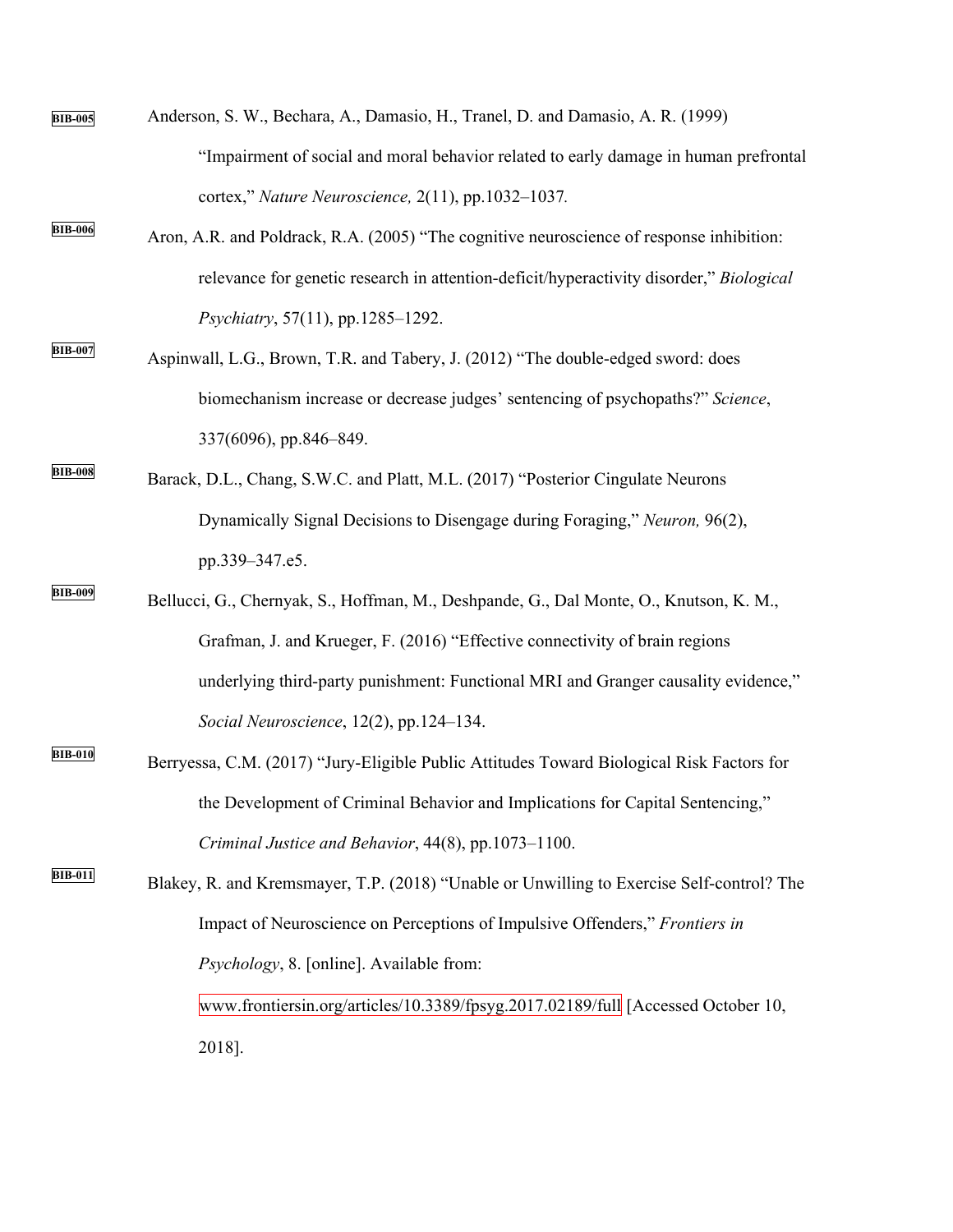- Bobes, M. A., Ostrosky, F., Diaz, K., Romero, C., Borja, K., Santos, Y. and Valdés-Sosa, M. (2013) "Linkage of functional and structural anomalies in the left amygdala of reactive-aggressive men," *Social Cognitive and Affective Neuroscience,* 8(8), pp.928– 936. **BIB-012**
- Boisgueheneuc, F. D., Levy, R., Volle, E., Seassau, M., Duffau, H., Kinkingnehun, S., Zhang, S. and Dubois, B.(2006). "Functions of the left superior frontal gyrus in humans: a lesion study." *Brain: A Journal of Neurology*, 129(Pt 12), pp.3315–3328. **BIB-013**
- Brown, T. and Murphy, E. (2010) "Through a scanner darkly: functional neuroimaging as evidence of a criminal defendant's past mental states," *Stanford Law Review,* 62(4), pp.1119–1208. **BIB-014**
- Buckholtz, J. W., Asplund, C. L., Dux, P. E., Zald, D. H., Gore, J. C., Jones, O. D. and Marois, R. (2008) "The neural correlates of third-party punishment," *Neuron*, 60(5), pp.930–940. **BIB-015**
- Buckholtz, J. W. and Faigman, D. L.(2014) "Promises, promises for neuroscience and law," *Current Biology*, 24(18), pp.R861–R867. **BIB-016**
- Buckholtz, J. W. and Marois, R. (2012) "The roots of modern justice: cognitive and neural foundations of social norms and their enforcement," *Nature Neuroscience,* 15(5), pp.655–661. **BIB-017**
- Capestany, B.H. and Harris, L.T. (2014) "Disgust and biological descriptions bias logical reasoning during legal decision-making," *Social Neuroscience,* 9(3), pp.265–277*.* **BIB-018**
- Cecil, K. M., Brubaker, C. J., Adler, C. M., Dietrich, K. N., Altaye, M., Egelhoff, J. C., Wessel, S. and Lanphear, B. P. (2008) "Decreased brain volume in adults with childhood lead exposure," *PLoS medicine,* 5(5), p.e112*.* **BIB-019**
- Chandler, J.A. (2015) "The use of neuroscientific evidence in Canadian criminal proceedings," *Journal of Law and the Biosciences,* 2(3), pp.550–579. **BIB-020**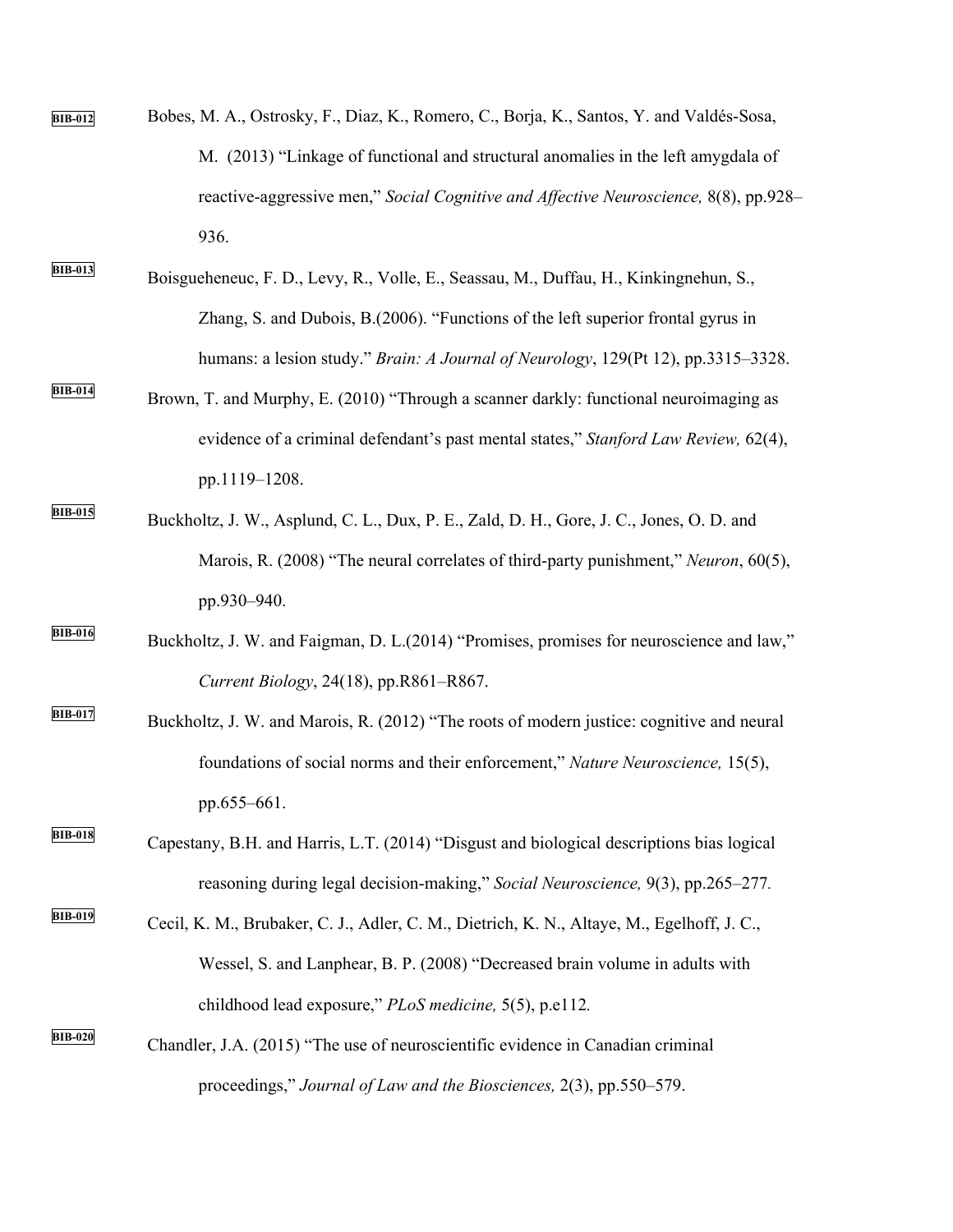- Choy, O., Raine, A. and Hamilton, R.H. (2018) "Stimulation of the Prefrontal Cortex Reduces Intentions to Commit Aggression: A Randomized, Double-Blind, Placebo-Controlled, Stratified, Parallel-Group Trial," *Journal of Neuroscience,* pp.3317–17*.* **BIB-021**
- Coppola, F. (2018) "Mapping the Brain to Predict Antisocial Behaviour: New Frontiers in Neurocriminology,'New' Challenges for Criminal Justice," *UCL Journal of Law and Jurisprudence – Special Issue*, 1, pp.103–126. **BIB-022**
- Dambacher, F., Schuhmann, T., Lobbestael, J., Arntz, A., Brugman, S. and Sack, A. T. (2015) "Reducing proactive aggression through non-invasive brain stimulation," *Social Cognitive and Affective Neuroscience*, 10(10), pp.1303–1309. **BIB-023**
- Darby, R. R., Horn, A., Cushman, F. and Fox, M. D. (2018) "Lesion network localization of criminal behavior," *Proceedings of the National Academy of Sciences*, 115(3), pp.601–606. **BIB-024**
- de Kogel, C.H. and Westgeest, E.J.M.C., (2016) "Neuroscientific and behavioral genetic information in criminal cases in the Netherlands," *Journal of Law and the Biosciences,* 2(3), pp.580–605. **BIB-025**
- Delfin, C., Krona, H., Andiné, P., Ryding, E., Wallinius, M. and Hofvander, B., (2019) "Prediction of recidivism in a long-term follow-up of forensic psychiatric patients: Incremental effects of neuroimaging data," *PLOS ONE*, *14*(5), p.e0217127. **BIB-026**
- Devinsky, O., Morrell, M.J. and Vogt, B.A. (1995) "Contributions of anterior cingulate cortex to behavior," *Brain: A Journal of Neurology,* 118 (Pt 1), pp.279–306*.* **BIB-027**
- DeWall, C. N., Finkel, E. J., Lambert, N. M., Slotter, E. B., Bodenhausen, G. V., Pond Jr, R. S., Renzetti, C. M. and Fincham, F. D. (2013) "The voodoo doll task: Introducing and validating a novel method for studying aggressive inclinations," *Aggressive Behavior*, 39(6), pp.419–439. **BIB-028**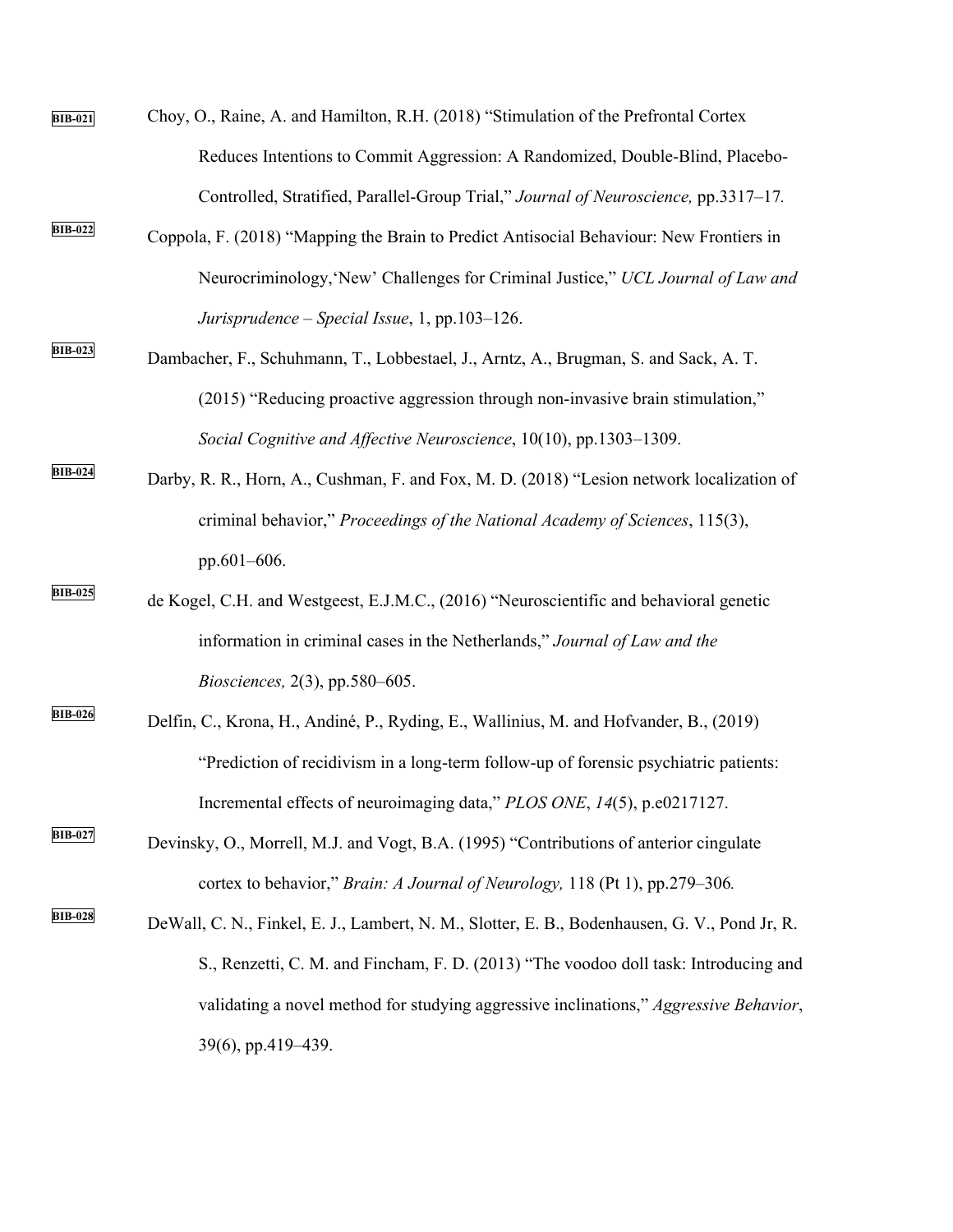- Economides, M., Guitart-Masip, M., Kurth-Nelson, Z. and Dolan, R. J. (2015) "Arbitration between controlled and impulsive choices," *Neuroimage*, 109, pp.206–216. **BIB-029**
- Edersheim, J.G., Brendel, R.W. and Price, B.H. (2012) "Neuroimaging, Diminished Capacity and Mitigation," In Neuroimaging in Forensic Psychiatry. Wiley-Blackwell, pp. 163– 193. [online]. Available from: https://onlinelibrary.wiley.com/doi/abs/10.1002/9781119968900.ch10 [Accessed] **BIB-030**

November 5, 2018].

- Ermer, E., Cope, L. M., Nyalakanti, P. K., Calhoun, V. D. and Kiehl, K. A. (2012) "Aberrant paralimbic gray matter in criminal psychopathy," *Journal of Abnormal Psychology,*  121(3), pp.649–658*.* **BIB-031**
- Faigman, D. L., Jones, O. D., Wagner, A. D. and Raichle, M. E. (2013) "Neuroscientists in Court," *Nature Reviews Neuroscience*, p.730. **BIB-032** 
	- Farah, M. J. and Hook, C. J. (2013). "The seductive allure of "seductive allure"," *Perspectives on Psychological Science*, *8*(1), pp.88–90.
- Farahany, N.A. (2015) "Neuroscience and behavioral genetics in US criminal law: an empirical analysis," *Journal of Law and the Biosciences,* 2(3), pp.485–509*.* **BIB-033**
- Fede, S. J., Borg, J. S., Nyalakanti, P. K., Harenski, C. L., Cope, L. M., Sinnott-Armstrong, W., Koenigs, M., Calhoun, V. D. and Kiehl, K. A. (2016) "Distinct neuronal patterns of positive and negative moral processing in psychopathy," *Cognitive, Affective & Behavioral Neuroscience*, 16(6), pp.1074–1085. **BIB-034**
- Fink, B. C., Steele, V. R., Maurer, M. J., Fede, S. J., Calhoun, V. D. and Kiehl, K. A. (2016) "Brain potentials predict substance abuse treatment completion in a prison sample," *Brain and Behavior,* 6(8), p.e00501*.* **BIB-035**
- Fuss, J. (2016) "Legal responses to neuroscience," Journal of Psychiatry & Neuroscience : JPN, 41(6), pp.363–365. **BIB-036**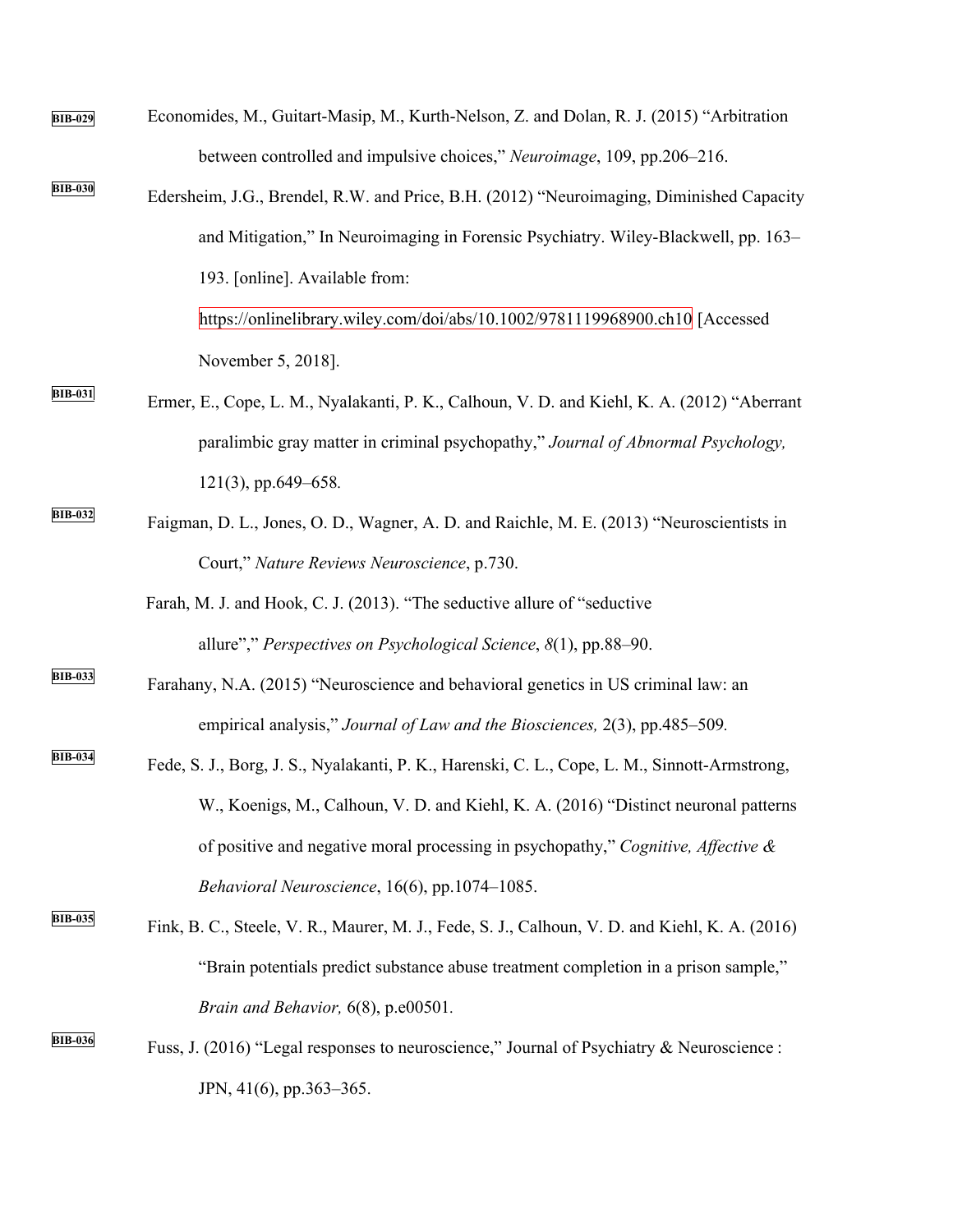- Gilam, G., Abend, R., Gurevitch, G., Erdman, A., Baker, H., Ben-Zion, Z. and Hendler, T. (2018) "Attenuating anger and aggression with neuromodulation of the vmPFC: A simultaneous tDCS-fMRI study," *Cortex*, *109*, pp.156–170.
- Ginther, M. R., Bonnie, R. J., Hoffman, M. B., Shen, F. X., Simons, K. W., Jones, O. D. and Marois, R. (2016) "Parsing the Behavioral and Brain Mechanisms of Third-Party Punishment," *The Journal of Neuroscience: The Official Journal of the Society for Neuroscience*, 36(36), pp.9420–9434. **BIB-037**
- Glannon, W. (2011) *What Neuroscience Can (and Cannot) Tell Us about Criminal Responsibility*. Oxford University Press. [online]. Available from: www.oxfordscholarship.com/view/10.1093/acprof:oso/9780199599844.001.0001/acp rof-9780199599844-chapter-2 [Accessed November 1, 2018]. **BIB-038**
- Goel, V., Shuren, J., Sheesley, L. and Grafman, J. (2004) "Asymmetrical involvement of frontal lobes in social reasoning," *Brain: A Journal of Neurology*, 127(Pt 4), pp.783– 790. **BIB-039**
- Greene, E. and Cahill, B.S. (2012) "Effects of neuroimaging evidence on mock juror decision making," *Behavioral Sciences & the Law*, 30(3), pp.280–296. **BIB-040**
- Grove, W.M. and Meehl, P.E. (1996) "Comparative efficiency of informal (subjective, impressionistic) and formal (mechanical, algorithmic) prediction procedures: The clinical–statistical controversy," *Psychology, Public Policy, and Law,* 2(2), pp.293– 323. **BIB-041**
- Güroğlu, B., van den Bos, W., Rombouts, S. A. and Crone, E. A. (2010) "Unfair? It depends: Neural correlates of fairness in social context," *Social Cognitive and Affective Neuroscience,* 5(4), pp.414–423. **BIB-042**
- Hardcastle, V.G. and Lamb, E. (2018) "What difference do brain images make in US criminal trials?" *Journal of Evaluation in Clinical Practice*, 24(4), pp.909–915. **BIB-043**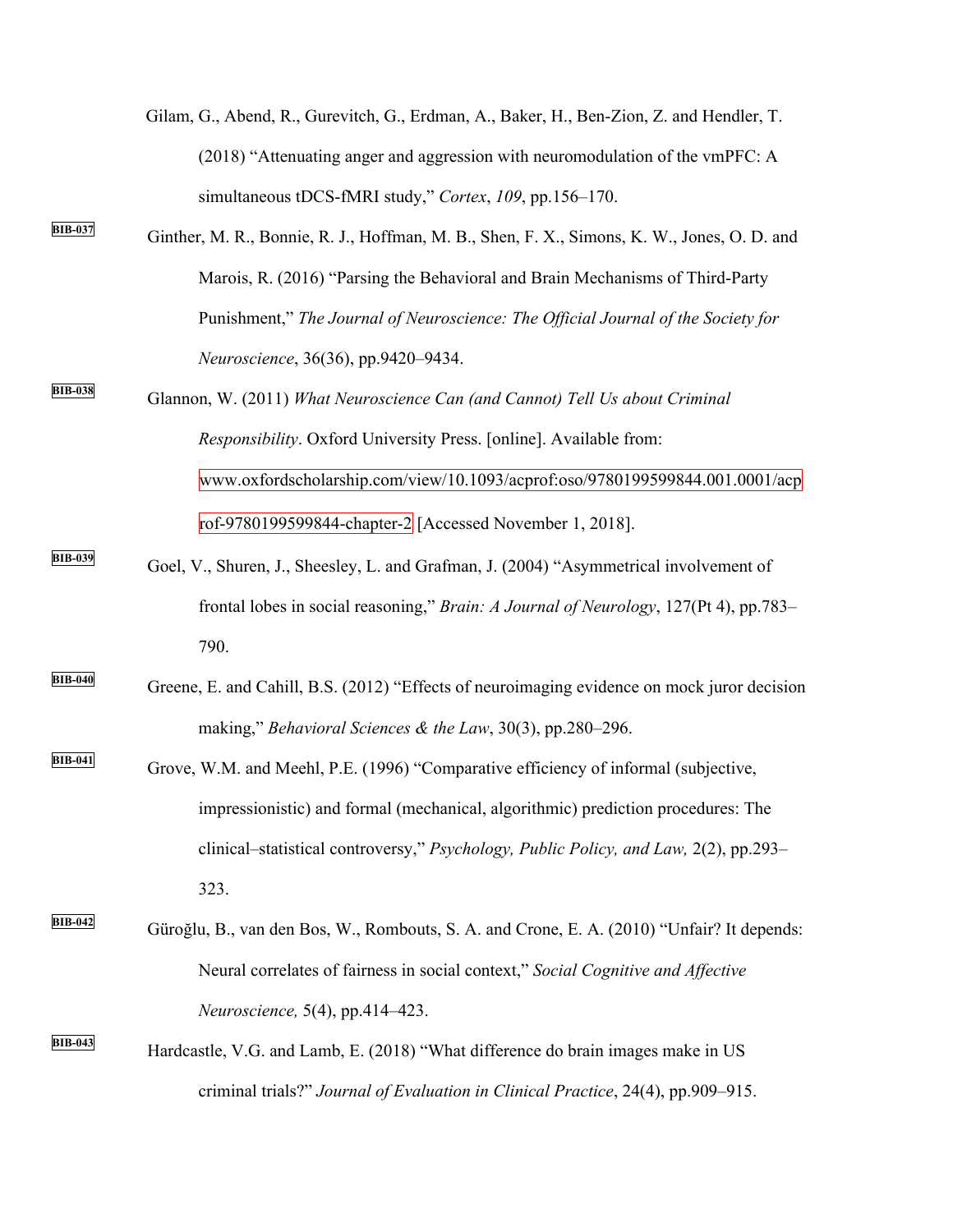- Heilbrun, K. (2009) *Evaluation for Risk of Violence in Adults. 1st edition.* New York: Oxford University Press. **BIB-044**
- Hosking, J. G., Kastman, E. K., Dorfman, H. M., Samanez-Larkin, G. R., Baskin-Sommers, A., Kiehl, K. A., Newman, J. P. and Buckholtz, J. W. (2017) "Disrupted Prefrontal Regulation of Striatal Subjective Value Signals in Psychopathy," *Neuron*, 95(1), pp.221–231.e4. **BIB-045**
- Janes, A.C., Pizzagalli, D.A., Richardt, S., Frederick, B.D., Chuzi, S., Pachas, G., Culhane, M.A., Holmes, A.J., Fava, M., Evins, A.E. and Kaufman, M.J., (2010) "Brain reactivity to smoking cues prior to smoking cessation predicts ability to maintain tobacco abstinence," *Biological Psychiatry*, 67(8), pp.722–729. **BIB-046**
- Janowski, V., Camerer, C. and Rangel, A. (2013) "Empathic choice involves vmPFC value signals that are modulated by social processing implemented in IPL," *Social Cognitive and Affective Neuroscience,* 8(2), pp.201–208. **BIB-047**
- Kiehl, K.A. (2006) "A cognitive neuroscience perspective on psychopathy: evidence for paralimbic system dysfunction," *Psychiatry Research,* 142(2–3), pp.107–128. **BIB-048**
- Kiehl, K.A., Anderson, N.E., Aharoni, E., Maurer, J.M., Harenski, K.A., Rao, V., Claus, E.D., Harenski, C., Koenigs, M., Decety, J. and Kosson, D. (2018) "Age of gray matters: Neuroprediction of recidivism," *NeuroImage. Clinical*, 19, pp.813–823. **BIB-049**
- Kiehl, K.A., Smith, A.M., Hare, R.D., Mendrek, A., Forster, B.B., Brink, J. and Liddle, P.F. (2001) "Limbic abnormalities in affective processing by criminal psychopaths as revealed by functional magnetic resonance imaging," *Biological Psychiatry*, 50(9), pp.677–684. **BIB-050**
- Kittilstad, E. (2018) "Reduced Culpability Without Reduced Punishment: A Case for Why Lead Poisoning Should be Considered a Mitigating Factor in Criminal Sentencing," *Journal of Criminal Law and Criminology*, 108, p.29. **BIB-051**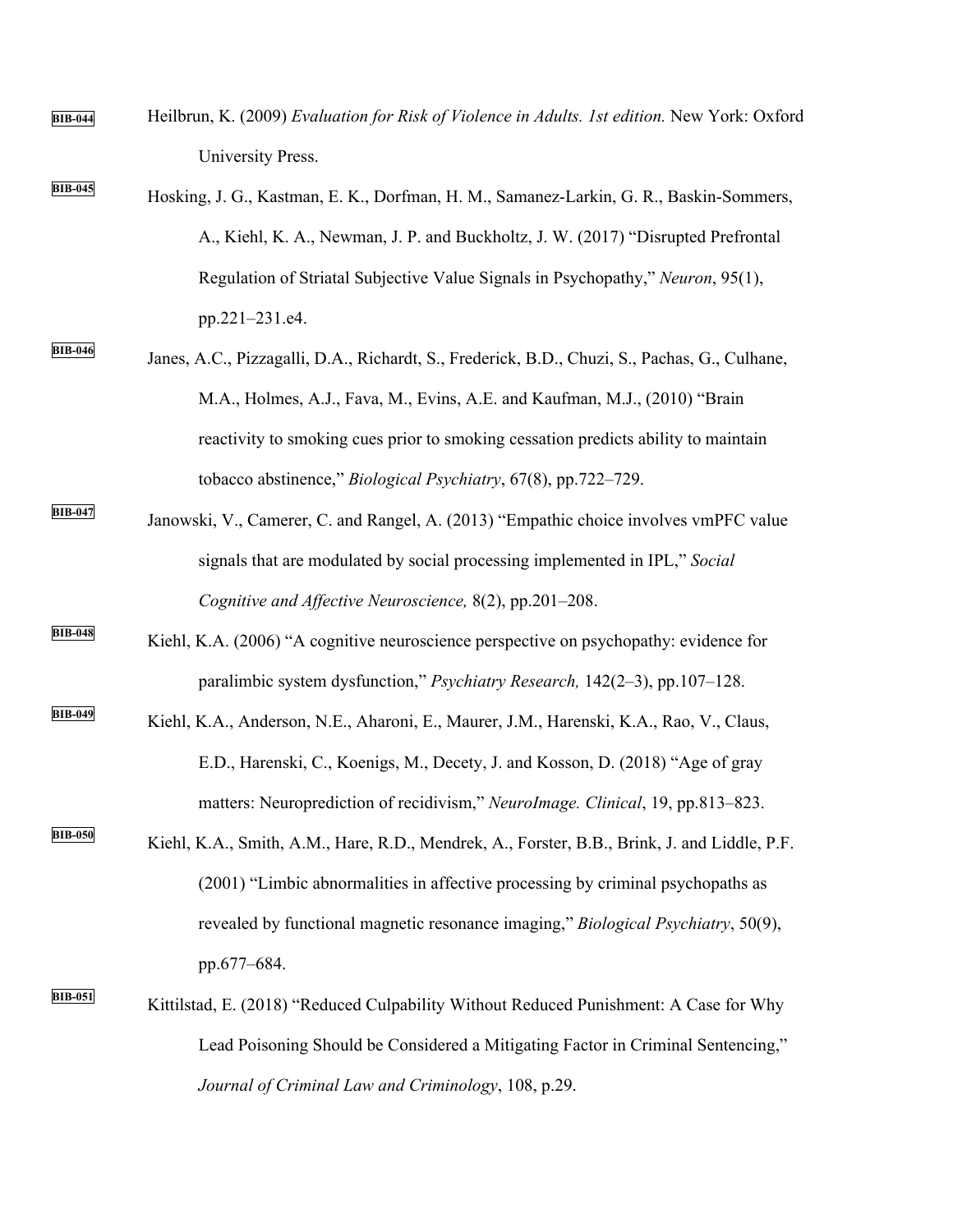- Koenigs, M., Barbey, A.K., Postle, B.R. and Grafman, J. (2009) "Superior Parietal Cortex Is Critical for the Manipulation of Information in Working Memory," *Journal of Neuroscience*, 29(47), pp.14980–14986. **BIB-052**
- Kraft, C.J. and Giordano, J. (2017) "Integrating Brain Science and Law: Neuroscientific Evidence and Legal Perspectives on Protecting Individual Liberties," *Frontiers in Neuroscience*, 11, pp.621–621. **BIB-053**
- LaDuke, C., Locklair, B. and Heilbrun, K. (2018) "Neuroscientific, Neuropsychological, and Psychological Evidence Comparably Impact Legal Decision Making: Implications for Experts and Legal Practitioners," *Journal of Forensic Psychology Research and Practice*, 18(2), pp.114–142. **BIB-054**
- Lamm, C., Decety, J. and Singer, T. (2011) "Meta-analytic evidence for common and distinct neural networks associated with directly experienced pain and empathy for pain," *NeuroImage,* 54(3), pp.2492–2502. **BIB-055**
- Liu, J. (2011) "Early Health Risk Factors for Violence: Conceptualization, Review of the Evidence, and Implications," *Aggression and Violent Behavior*, 16(1), pp.63–73. **BIB-056**
- Maddock, R.J., Garrett, A.S. and Buonocore, M.H. (2003) "Posterior cingulate cortex activation by emotional words: fMRI evidence from a valence decision task," *Human Brain Mapping,* 18(1), pp.30–41. **BIB-057**
- McCabe, D.P. and Castel, A.D. (2008) "Seeing is believing: the effect of brain images on judgments of scientific reasoning," *Cognition*, 107(1), pp.343–352. **BIB-058**
- McCabe, D.P., Castel, A.D. and Rhodes, M.G. (2011) "The influence of FMRI lie detection evidence on juror decision-making," *Behavioral Sciences & the Law*, 29(4), pp.566– 577. **BIB-059** 
	- Meixner, J.B. (2016) "The use of neuroscience evidence in criminal proceedings," *Journal of Law and the Biosciences*, 3(2), pp.330-335.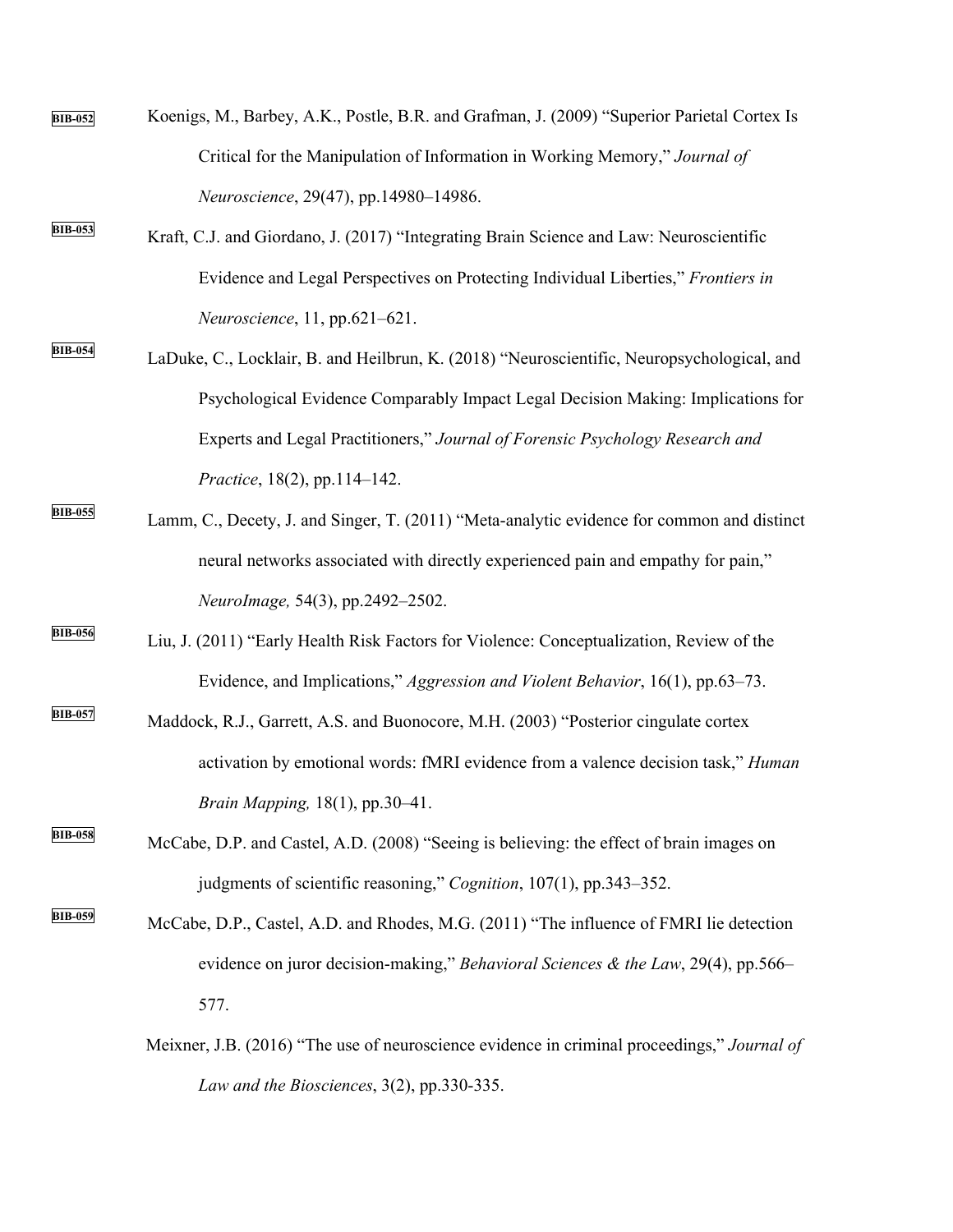- Meynen, G., (2013) "A neurolaw perspective on psychiatric assessments of criminal responsibility: Decision-making, mental disorder, and the brain," *International Journal of Law and Psychiatry*, 36(2), pp.93–99. **BIB-060** 
	- Michael, R. B., Newman, E. J., Vuorre, M., Cumming, G., & Garry, M. (2013). "On the (non) persuasive power of a brain image," *Psychonomic bulletin & review*, *20*(4), pp.720–725.
	- Monahan, J. (2008) "Structured risk assessment of violence," *Textbook of violence assessment and management*, 2, pp.17–33.
	- – (1981) "Predicting violent behavior: An assessment of clinical techniques," *Sage Publications*.
- Morse, S. (2011) Lost in Translation? An Essay on Law and Neuroscience*.* Rochester, NY: Social Science Research Network. [online]. Available from: https://papers.ssrn.com/abstract=1904488 [Accessed October 10, 2018]. **BIB-061**
- – (2016) Neuroethics: Neurolaw. Rochester, NY: Social Science Research Network. [online]. Available from: https://papers.ssrn.com/abstract=2919011 [Accessed October 10, 2018]. **BIB-062**
- Murray, R.J., Brosch, T. and Sander, D. (2014) "The functional profile of the human amygdala in affective processing: Insights from intracranial recordings," *Cortex*, 60, pp.10–33. **BIB-063**
- Nicholls, T.L., Ogloff, J.R.P. and Douglas, K.S. (2004) "Assessing risk for violence among male and female civil psychiatric patients: the HCR-20, PCL:SV, and VSC," *Behavioral Sciences & the Law*, 22(1), pp.127–158. **BIB-064**
- Pardini, D.A., Raine, A., Erickson, K. and Loeber, R. (2014) "Lower amygdala volume in men is associated with childhood aggression, early psychopathic traits, and future violence," *Biological Psychiatry*, 75(1), pp.73–80. **BIB-065**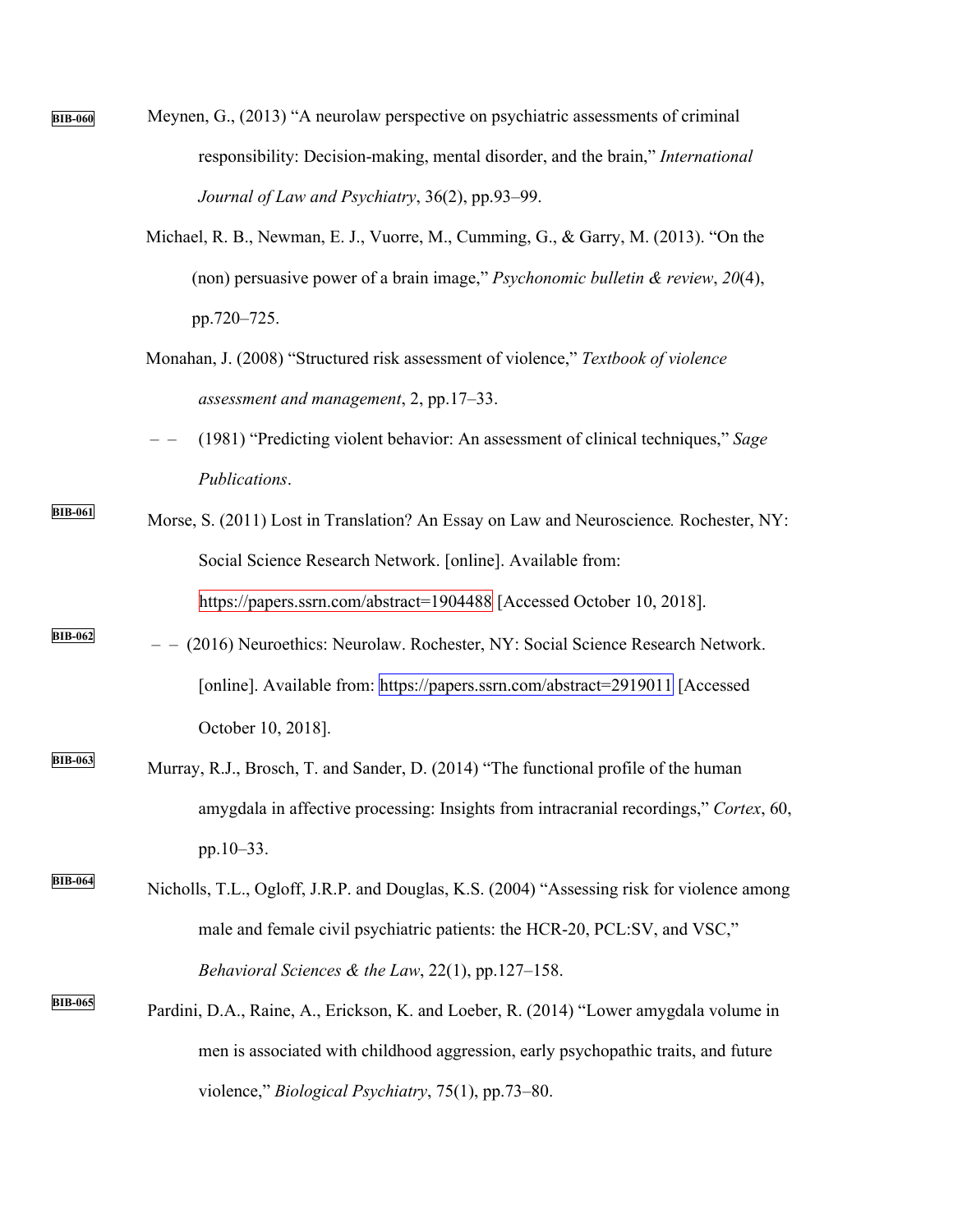- Pardo, M.S. and Patterson, D. (2010) "Philosophical Foundations of Law and Neuroscience," *University Of Illinois Law Review*, 2010(4), p.40. **BIB-066**
- Paulus, M.P., Tapert, S.F. and Schuckit, M.A. (2005) "Neural activation patterns of methamphetamine-dependent subjects during decision making predict relapse," *Archives of General Psychiatry,* 62(7), pp.761–768. **BIB-067**
- Peer, E. and Gamliel, E. (2013) "Heuristics and Biases in Judicial Decisions," *Court Review*, 49, p.114. **BIB-068**
- Phelps, E.A. and LeDoux, J.E. (2005) "Contributions of the amygdala to emotion processing: from animal models to human behavior," *Neuron,* 48(2), pp.175–187. **BIB-069**
- Poldrack, R.A., Monahan, J., Imrey, P.B., Reyna, V., Raichle, M.E., Faigman, D. and Buckholtz, J.W. (2018) "Predicting Violent Behavior: What Can Neuroscience Add?" *Trends in Cognitive Sciences*, 22(2), pp.111–123. **BIB-070**
- Raine, A. and Yang, Y., (2006) "Neural foundations to moral reasoning and antisocial behavior," *Social cognitive and affective neuroscience,* 1(3), pp.203–213. **BIB-071**
- Remmel, R.J., Glenn, A.L. and Cox, J. (2018) "Biological Evidence Regarding Psychopathy Does Not Affect Mock Jury Sentencing," *Journal of Personality Disorders,* pp.1–21. **BIB-072**
- Riva, P., Romero Lauro, L.J., Vergallito, A., DeWall, C.N. and Bushman, B.J. (2015) "Electrified emotions: Modulatory effects of transcranial direct stimulation on negative emotional reactions to social exclusion," *Social Neuroscience*, 10(1), pp.46– 54. **BIB-073**
- Saks, M.J., Schweitzer, N.J., Aharoni, E. and Kiehl, K.A. (2014) "The impact of neuroimages in the sentencing phase of capital trials," *Journal of Empirical Legal Studies*, 11(1), pp.105–131. **BIB-074**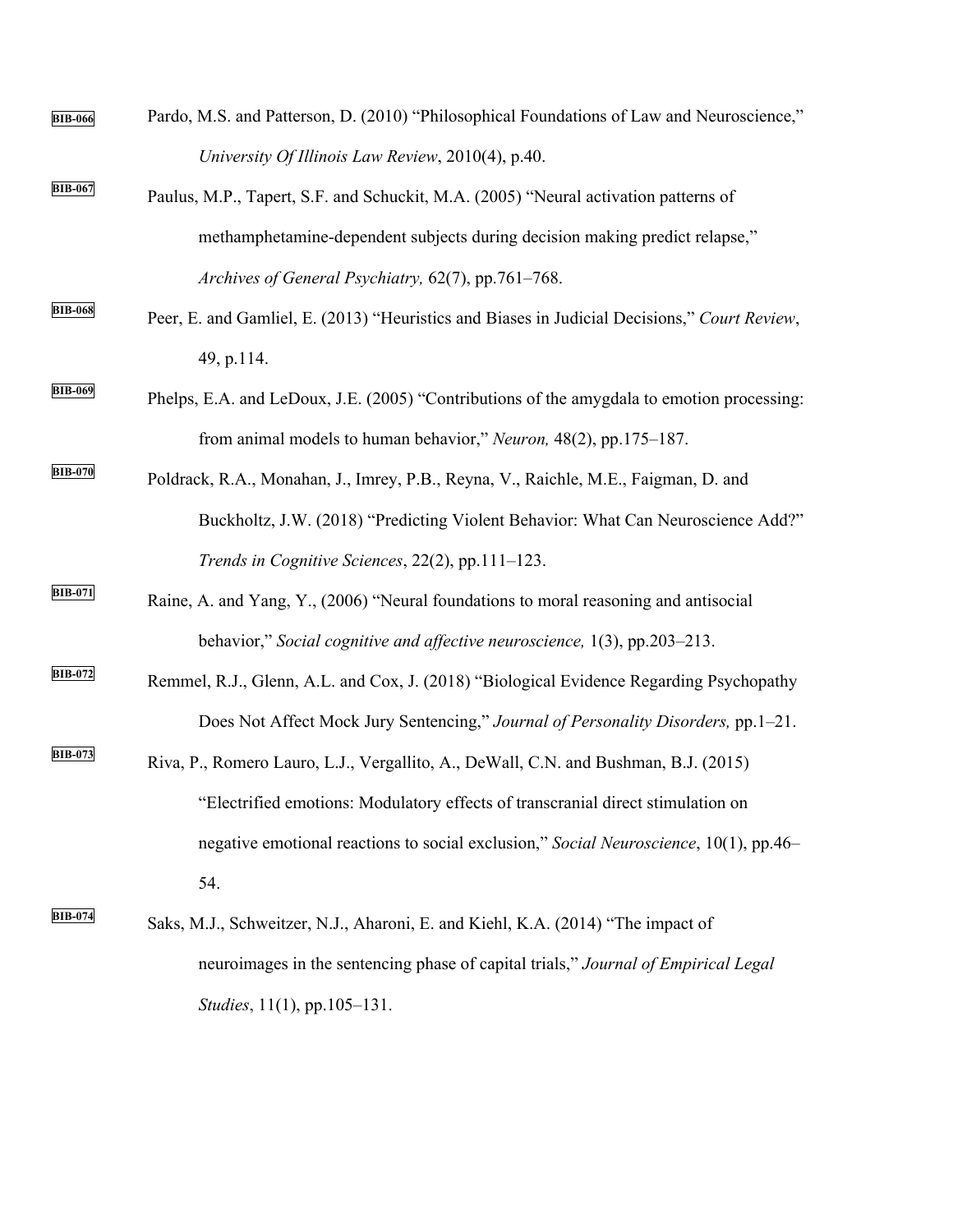- Sanfey, A.G., Rilling, J.K., Aronson, J.A., Nystrom, L.E. and Cohen, J.D. (2003) "The neural basis of economic decision-making in the Ultimatum Game," *Science*, 300(5626), pp.1755–1758. **BIB-075**
- Schaich Borg, J., Sinnott-Armstrong, W., Calhoun, V.D. and Kiehl, K.A. (2011) "Neural basis of moral verdict and moral deliberation," *Social Neuroscience,* 6(4), pp.398– 413. **BIB-076**
- Schofield, P.W., Malacova, E., Preen, D.B., D'Este, C., Tate, R., Reekie, J., Wand, H. and Butler, T. (2015) "Does Traumatic Brain Injury Lead to Criminality? A Whole-Population Retrospective Cohort Study Using Linked Data," *PLOS ONE*, 10(7), p.e0132558. **BIB-077**
- Schweitzer, N.J., Saks, M.J., Murphy, E.R., Roskies, A.L., Sinnott-Armstrong, W. and Gaudet, L.M. (2011) "Neuroimages as evidence in a mens rea defense: No impact," *Psychology, Public Policy, and Law*, 17(3), pp.357–393. **BIB-078**
- Specker, J., Focquaert, F., Sterckx, S. and Schermer, M.H. (2018) "Forensic practitioners' expectations and moral views regarding neurobiological interventions in offenders with mental disorders," *BioSocieties*, 13(1), pp.304–321. **BIB-079**
- Steele, V.R., Fink, B.C., Maurer, J.M., Arbabshirani, M.R., Wilber, C.H., Jaffe, A.J., Sidz, A., Pearlson, G.D., Calhoun, V.D., Clark, V.P. and Kiehl, K.A. (2014) "Brain potentials measured during a Go/NoGo task predict completion of substance abuse treatment," *Biological Psychiatry*, 76(1), pp.75–83. **BIB-080**
- Steele, V.R., Maurer, J.M., Arbabshirani, M.R., Claus, E.D., Fink, B.C., Rao, V., Calhoun, V.D. and Kiehl, K.A. (2018) "Machine Learning of Functional Magnetic Resonance Imaging Network Connectivity Predicts Substance Abuse Treatment Completion," Biological Psychiatry. Cognitive Neuroscience and Neuroimaging, 3(2), pp.141–149. **BIB-081**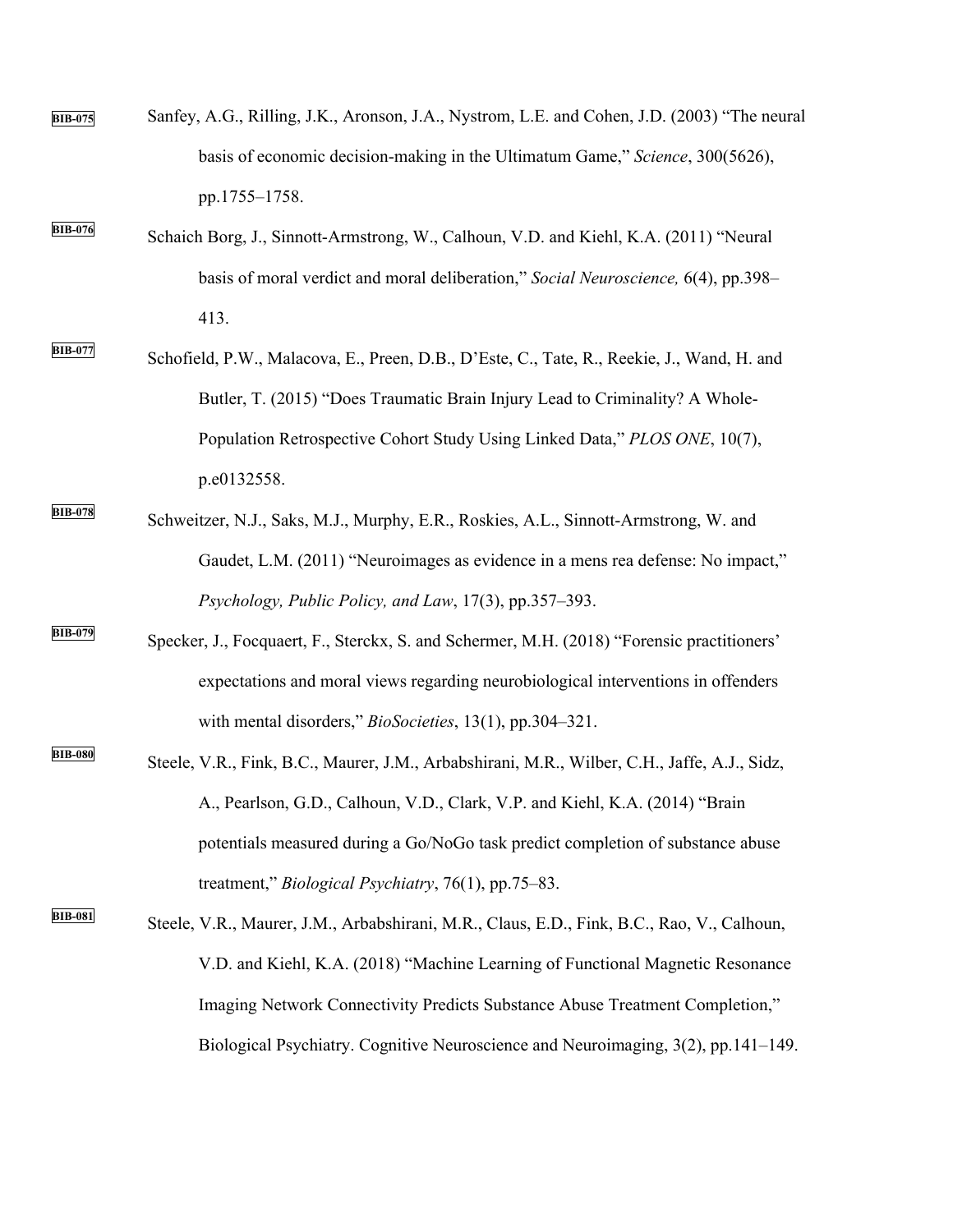Steele, V.R., Claus, E.D., Aharoni, E., Vincent, G.M., Calhoun, V.D. and Kiehl, K.A. (2015) "Multimodal imaging measures predict rearrest," Frontiers in Human Neuroscience, 9. [online]. Available from: www.frontiersin.org/articles/10.3389/fnhum.2015.00425/full [Accessed October 10, **BIB-082** 

2018].

- Tassy, S., Oullier, O., Cermolacce, M. and Wicker, B. (2009) "Do psychopathic patients use their DLPFC when making decisions in moral dilemmas?" *Molecular Psychiatry*, 14(10), pp.908–909. **BIB-083**
- Tengström, A., Grann, M., Långström, N. and Kullgren, G. (2000) "Psychopathy (PCL-R) as a predictor of violent recidivism among criminal offenders with schizophrenia," *Law and Human Behavior*, 24(1), pp.45–58. **BIB-084**
- Treadway, M.T., Buckholtz, J.W., Martin, J.W., Jan, K., Asplund, C.L., Ginther, M.R., Jones, O.D. and Marois, R. (2014) "Corticolimbic gating of emotion-driven punishment," *Nature Neuroscience,* 17(9), pp.1270–1275. **BIB-085**
- Walton, M.E., Devlin, J.T. and Rushworth, M.F.S. (2004) "Interactions between decision making and performance monitoring within prefrontal cortex," *Nature Neuroscience,*  7(11), pp.1259–1265. **BIB-086**
- Ward, J.T., Hartley, R.D. and Tillyer, R. (2016) "Unpacking gender and racial/ethnic biases in the federal sentencing of drug offenders: A causal mediation approach," *Journal of Criminal Justice,* 46, pp.196–206. **BIB-087**
- Weisberg, D.S., Keil, F.C., Goodstein, J., Rawson, E. and Gray, J.R. (2008) "The Seductive Allure of Neuroscience Explanations," *Journal of Cognitive Neuroscience*, 20(3), pp.470–477. **BIB-088**
- Weisberg, D.S., Taylor, J.C. and Hopkins, E.J. (2015) "Deconstructing the seductive allure of neuroscience explanations," *Judgment and Decision Making*, 10(5), p.13. **BIB-089**